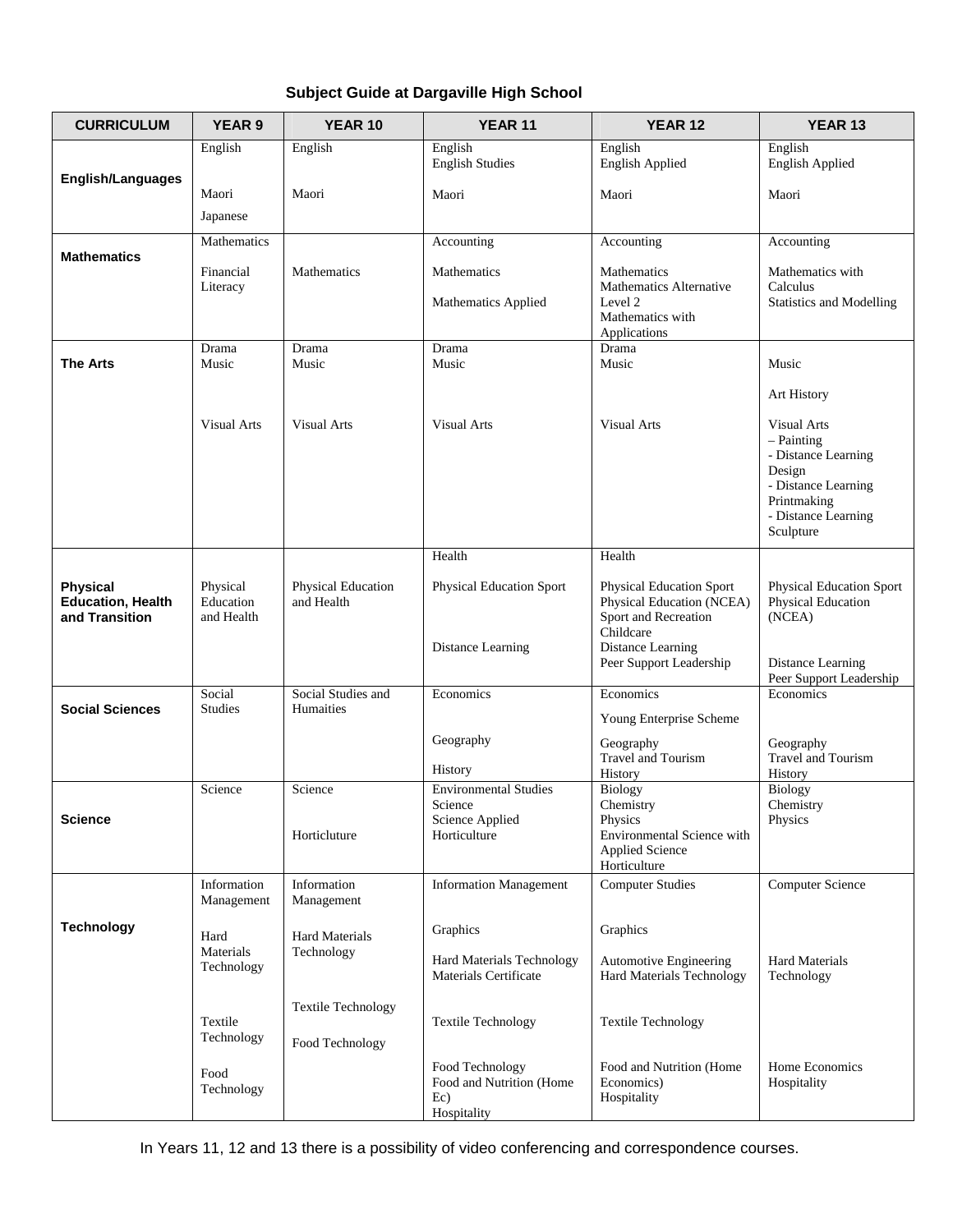# **Year 9**

# **Subject Outlines**

# **English**

This full-year core subject develops skills in all six areas of the national English curriculum – reading, writing, speaking, listening, viewing and presenting. All Year 9 students follow the same basic course – journal writing, creative writing, essay writing, reading, literature study (poetry, drama, novel, short story, non-fiction), speaking activities, listening activities, active drama, presenting activities, introductory library study and critical TV and film viewing.

# **Mathematics**

This full-year core subject reinforces concepts learned at primary and intermediate level, and builds on them. A large amount of new material is included, ranging between level 3 and 5 of the National Curriculum, depending on the ability level of the student. All classes encourage investigation/problem-solving activities, and students are given the opportunity to become involved in competitions. Pupils need a scientific calculator. Please see what we recommend before you purchase one.

# **Physical Education**

This full-year core subject strongly emphasizes participation and involvement. All students participate in Physical Education lessons and if necessary a special programme is devised to meet an individual student's needs.

Students are expected to change into clean, practical gear. This is shorts and a school "T" shirt. Denim shorts are not considered practical. Track pants and sweatshirts may be worn during winter.

### **Social Studies**

The aim of Social Studies is to enable students to participate in a changing society as informed, confident and responsible citizens. Social Studies is a compulsory course in both Year 9 and Year 10. It leads on to senior studies in History, Geography and Economics.

Over the course of the year four units of learning are completed building knowledge, understanding and skills. Each unit has an end of unit test and at least one assessment task. Social Studies skills, ideas and processes are tested in the mid-year and end of year exams. Some examples of units of learning include: Our Government, World of Work, Treaty of Waitangi – Then and Now, Human Rights and Tourism – the Great Escape.

### **Science**

Science is the first year of a junior core programme which looks at the way the world works. The course aims to fulfill national curriculum guidelines in science.

### **Topics will include:**

- The Living World
- The Material World
- The Physical World
- Planet Earth and Beyond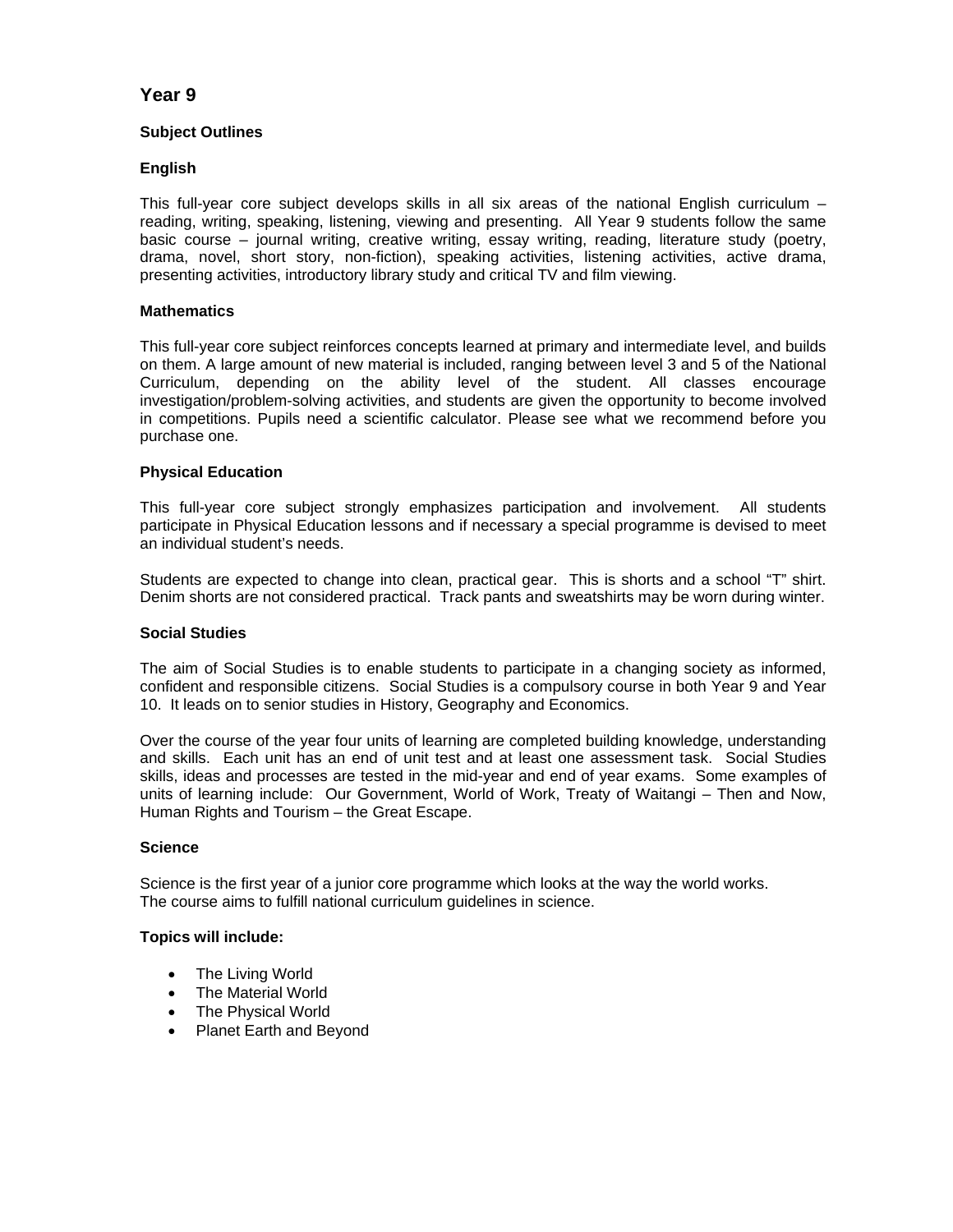### **ADDITIONAL SUBJECTS:**

#### **Health**

The health module covers the topics of Sexuality Education, Drug and Alcohol Education, within the total health concept of Hauora.

#### **Music**

The music module provides students with practical music making activities and an introduction to music appreciation and history. Some instrumental tuition is available, free of charge, for students who own or who are able to hire their own instrument.

#### **Visual Arts**

In this module students develop painting skills based on colour theory; this will also embrace elements of Art History and appreciation. Following from this, students build on drawing elements to create academic sketching and painting studies from life.

### **Technology**

Year 9 Technology comes in the form of different modules each one focusing on a different aspect of technology. The common theme throughout each module is the technological practice and literacy. The different modules could involve Materials, Food, ICT and electronics.

We hope to build on student's current practice and enhance their use of design and evaluation so that they understand how to develop not only the practical skills, but also the thinking stills that are needed.

#### **Maori Language & Maori Studies**

This option aims to:

- Foster whanaungatanga (relationships) amongst the students
- Enable the students to acknowledge and understand Tikanga me te Reo Maori (language) o Te Taitokerau (Ngata Whatua values, attitudes and behaviour)
- Enable the students to grow in their ability to understand and speak Maori
- Provide the opportunity for students to listen, speak, read and write in Te Reo Maori
- Ensure continued growth and development of Te Reo Maori within the High School and community
- Develop a positive attitude and respect for Maori language and protocol

Students are able to join the High School culture group, which is involved in public functions and the Taitokerau Secondary Schools Festival. There are opportunities for students to participate in Nga Manu Korero (Taitokerau).

#### **Drama**

Students studying this course will become familiar with and incorporate dramatic techniques (such as voice, gesture, facial expression and movement).

#### **Japanese**

This subject introduces students to the language and culture of Japan. Students will learn to speak and understand conversational Japanese language and develop a platform for further study.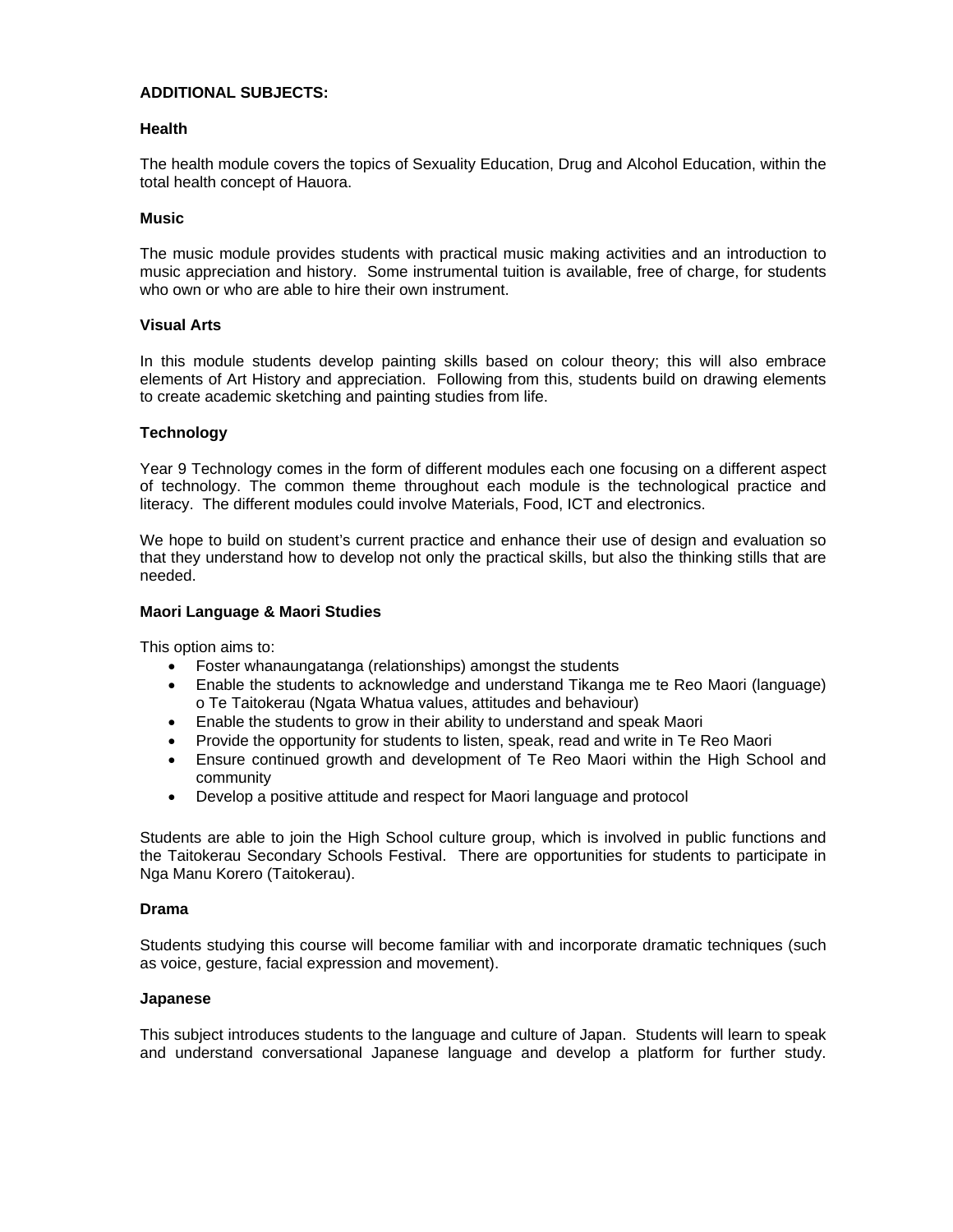# **Year 10**

## **Subject Outlines**

### **Information Management Technology**

Students who take this course will need to be creative, willing to explore their own ideas and work using their own initiative. To make this course work for you, you have to be the sort of person who enjoys using computer software to produce a quality solution to a problem or brief. The course lays the foundation for Year 11 Information Management. The course involves using Movie Maker, providing business solutions such as business cards, presentation software, using ICT as a promotion tool, basic introduction to programming. This course provides students with preparation for Level 1 NCEA Information Management and beyond.

# **Design and Technology Multi-Materials**

This course is suited to students who are interested in designing and making prototype products using a wide range of materials. Keys to this course are research, analysis and the communication of ideas, and you will need to be able to work independently. This course is well suited to students interested in Designing and Making, e.g. Product Design, Architecture, Industrial Design, Furniture and Cabinet design and manufacture, Building and Joining and Theatre set design. The course provides a foundation for the skills and knowledge to be able to study Materials Design and Technology Achievement and Unit Standards at NCEA Level 1

# **Workshop (pre-trades) Materials Technology**

The course will suit the students who are interested in gaining knowledge and skills through focusing on practical task-based activities in the areas of Graphics, Timber and Metal. By the end the course it is intended students will have begun to build up a portfolio that they can use to help them gain an apprenticeship in a wide range of practical career options such as building, carpentry, plumbing and engineering. The course provides a foundation of knowledge and experience to enable students to study for Level 1 NCEA Unit Standards in Graphics, Furniture and Engineering.

### **Graphics**

Students taking this course will study ideas associated with architectural, media and product design. You will study formal drawing systems, sketching, Computer Aided Design, and presentation techniques that will be needed to solve various different design briefs. The course also includes the technical vocabulary that is used to convey this information. This course is a foundation course to help you develop skills and knowledge for Level 1 NCEA Graphics & Design.

### **Nutrition and Food Technology**

This course is about helping students to make informed decisions about food and the choices that will contribute to their own well- being (hauora) and that of other people. This includes knowledge and understanding of the nutritional needs of people across all ages, lifestyles (e.g. sporting), and cultures. Students will find out about food purchasing and budgeting, and how to prepare food. This course has a significant practical component but students need to know that planning and preparation for all practical lessons is required. The practical nature of the course will assist students improve their technological literacy. Students will find this course provides the foundation knowledge and skills related to Level 1 NCEA courses in Food Technology, Food & Nutrition and or Health.

### **Creative Textiles**

This course comes under the Technology curriculum and involves practical and theory lessons in Textiles. Students produce a portfolio of work on topics such as, garment recycling, creating fabric and adding colour, knit wear, sleepwear and pattern styling. All these topics will give a good background of; - knowledge, practical skills, research skills and work presentation. Students will find this course provides the foundation knowledge and skills related to Level 1 NCEA courses in Textile Technology.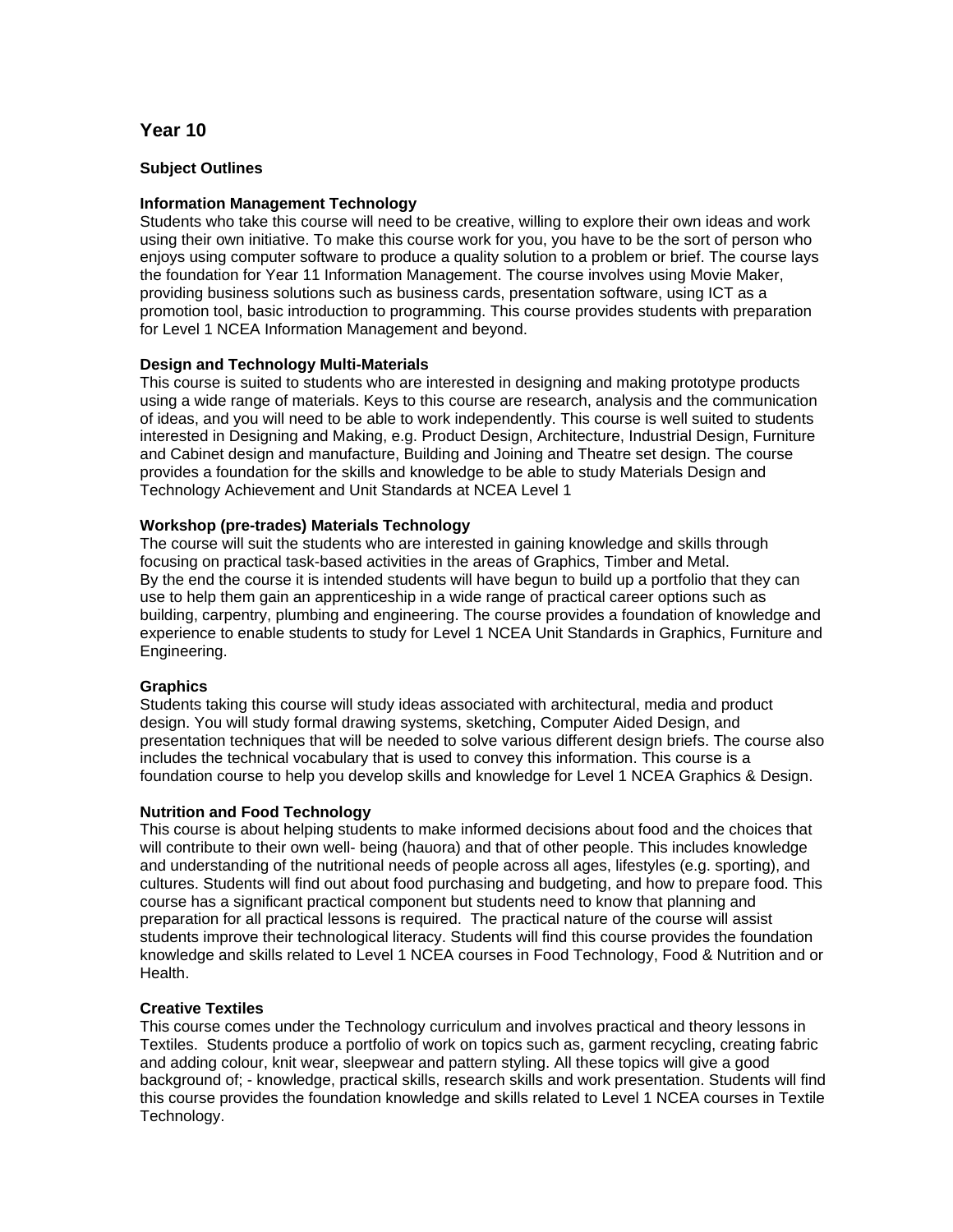# **Visual Art**

This is a broad multi-media course that will provide students with the opportunity to develop skills and knowledge in 3-d modelling (ceramics and card sculpture), a range of printing techniques (collograph, wood block etching) and academic painting and drawing. Students will also explore the works of traditional and contemporary artists and use what they have learnt to develop their own ideas. Students will find that they will develop both art making skills and critical thinking. This will form a stepping-stone towards studying Level 1 NCEA Visual Arts.

#### **Drama**

Students studying this course will become familiar with and incorporate dramatic techniques (such as voice, gesture, facial expression and movement), elements and conventions into their creative work. There will be the opportunity to explore and utilise the skills of improvisation, mime, script writing and characterisation. This is an introductory course that will prepare students for Level 1 & 2 NCEA Drama, which involves more in-depth study of acting styles and theatre.

#### **Music**

Students studying this course will be developing their existing skills of performance and knowledge of music, both reading and writing scores and composers. Students must be able to play or sing complete pieces of work if they are to succeed in this course. The course is a foundation that will prepare students for Level 1 NCEA Music, and provides the skills necessary as a stepping-stone for further study.

### **Nga Toi (Performing and Visual Arts)**

Students taking this course will be involved in the whole concept of kaupapa and tikanga. It is aimed to develop the knowledge and skill not only associated with performance but also the decisions that are needed to make lifestyle choices that enable success for the individual taking part. The students will be involved not only in Kapa haka but also other dances of the Pacific. The course will provide a foundation for students wishing to take Te Reo NCEA Level 1 and the possibility of being part of a developing Performing Arts course.

### **Te Reo Maori**

This course takes students through proficiency tests in korero (speaking), whakarongo (listening), panui (reading) tuhituhi (writing) based on the content covered in the Year 9 course. The course will include tikanga (protocols and customs) related to the kaupapa being taught.The will enable students to be prepared for Level 1 NCEA which cover these curriculum areas of speaking, listening, writing and reading in Te Reo Maori.

#### **Japanese**

Konnichi wa! Why not learn to read, write and speak Japanese? Japan is still one of New Zealand's most important trade and tourism partners, and the ability to speak Japanese can help numerous careers. Imagine thinking of working in the travel industry or going to live in Japan, teaching Japanese students English! The will enable students to be well prepared for Level 1 NCEA Japanese in the following year.

#### **Humanities**

This subject provides students with an insight into the areas of Economics, Geography, History, and Classic Studies. (That's the Greeks and Romans). One of the key features of the course is the Product Challenge, which is similar to the Junior Enterprise Scheme. The course helps students draw on and combine the resources available to them to explore issues in the local and wider community. Because the topics range across several curriculum areas, students will learn a range of useful skills that can be applied to Level 1 NCEA Geography, History and Economics.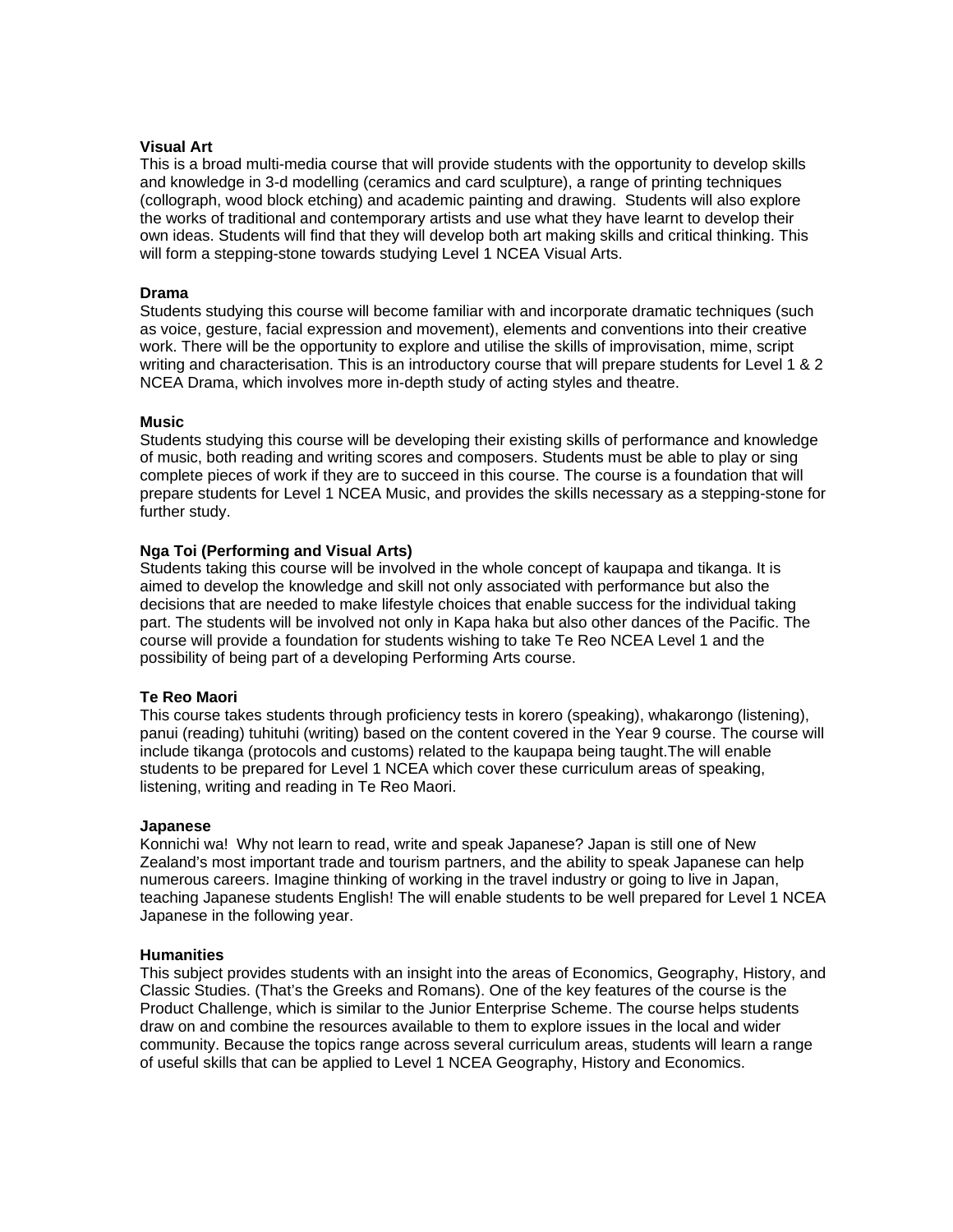# **Years 11, 12 and 13**

# **Subject Outlines**

| <b>SUBJECT</b>            | English Year 11                                                                                                                                                                                                                                                                                                       |
|---------------------------|-----------------------------------------------------------------------------------------------------------------------------------------------------------------------------------------------------------------------------------------------------------------------------------------------------------------------|
| <b>QUALIFICATION</b>      | Up to 24 Achievement Standard credits towards NCEA Level 1                                                                                                                                                                                                                                                            |
| <b>COURSE DESCRIPTION</b> | This is an academic course, offering the full range of NCEA Achievement Standards at Level 1.<br>There will be a combination of internal and external assessments. This course is recommended for<br>students in the gold band and selected students from the silver band (the work is challenging).                  |
| <b>ASSESSMENT</b>         | Internally and externally assessed Achievement Standards at Level 1                                                                                                                                                                                                                                                   |
| <b>PRE-REQUISITES</b>     | Gold and silver band classes                                                                                                                                                                                                                                                                                          |
| <b>SUBJECT</b>            | English Studies Year 11                                                                                                                                                                                                                                                                                               |
| <b>QUALIFICATION</b>      | Up to 24 Unit Standard credits towards NCEA Level 1.                                                                                                                                                                                                                                                                  |
| <b>COURSE DESCRIPTION</b> | This course offers a range of Unit Standards, all of which can work towards credits in your NCEA<br>Level 1 Certificate.                                                                                                                                                                                              |
| <b>ASSESSMENT</b>         | Internally assessed Unit Standards at Level 1                                                                                                                                                                                                                                                                         |
| <b>PRE-REQUISITES</b>     | Silver and bronze band students                                                                                                                                                                                                                                                                                       |
| <b>SUBJECT</b>            | English Year 12 (Achievement Standard)                                                                                                                                                                                                                                                                                |
| <b>QUALIFICATION</b>      | Up to 24 Achievement Standard credits towards NCEA Level 2                                                                                                                                                                                                                                                            |
| <b>COURSE DESCRIPTION</b> | This is an academic course that will lead to NCEA Level 3 English. Students will study a wide<br>range of genre and be expected to work on challenging and rigorous texts. The course is comprised<br>of a combination of internal and external<br>assessment.                                                        |
| ASSESSMENT                | Internally and externally assessed Achievement Standards at Level 2 including University literacy<br>entrance requirements.                                                                                                                                                                                           |
| <b>PRE-REQUISITES</b>     | 12 NCEA Level 1 English credits                                                                                                                                                                                                                                                                                       |
| <b>SUBJECT</b>            | English Year 12 (Unit/Achievement Standard)                                                                                                                                                                                                                                                                           |
| <b>QUALIFICATION</b>      | A combination of up to 22 Unit Standard and Achievement Standard credits towards NCEA                                                                                                                                                                                                                                 |
| <b>COURSE DESCRIPTION</b> | Level 2<br>This offers students who have achieved at least 8 credits at NCEA Level 1, an opportunity to gain<br>credits at Level 2. This course is all internally assessed and is of a less academic nature but will still<br>give students University entrance requirements in literacy                              |
| ASSESSMENT                | Internally assessed unit and Achievement Standards at Level 2                                                                                                                                                                                                                                                         |
| <b>PRE-REQUISITES</b>     | 8 credits at NCEA English Level 1 or Unit Standards at Year 11                                                                                                                                                                                                                                                        |
| <b>SUBJECT</b>            | English Year 12 (Level 1/Level 2 Unit Standard)                                                                                                                                                                                                                                                                       |
| <b>QUALIFICATION</b>      | Unit standards at Level 1 and some at Level 2                                                                                                                                                                                                                                                                         |
| <b>COURSE DESCRIPTION</b> | This course offers students an opportunity to complete Unit Standards at Level 1 and Level 2 in<br>order to gain NCEA Level 1 literacy requirements. It will also offer Unit Standards of a more<br>practical/less academic nature. This course is aimed at students who achieved fewer than 8 credits<br>at Level 1. |
| <b>ASSESSMENT</b>         | Internally assessed unit standards at Level 1, with some offered at Level 2                                                                                                                                                                                                                                           |
| <b>PRE-REOUISITES</b>     | None                                                                                                                                                                                                                                                                                                                  |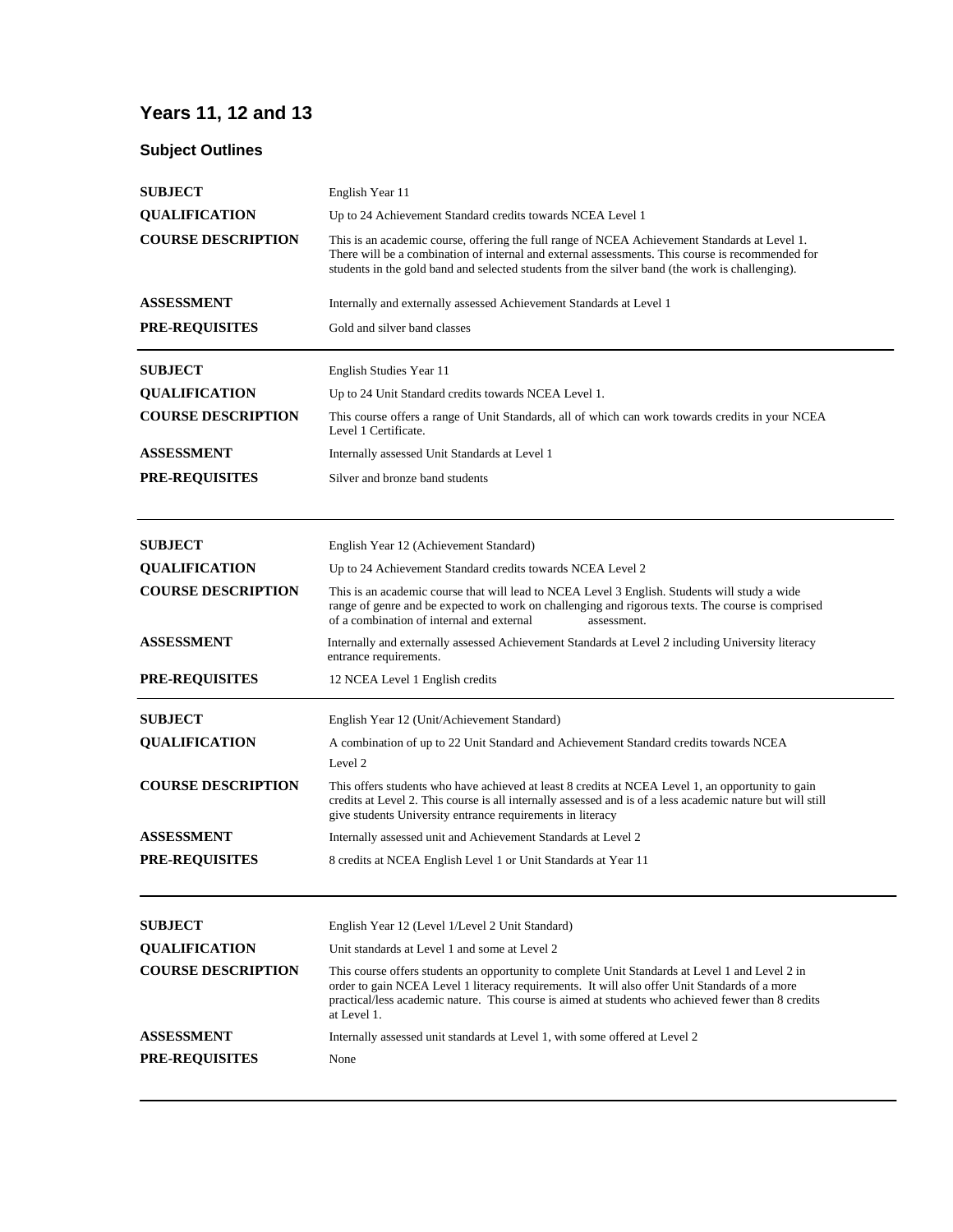| <b>SUBJECT</b>                             | English Year 13                                                                                                                                                                                                        |
|--------------------------------------------|------------------------------------------------------------------------------------------------------------------------------------------------------------------------------------------------------------------------|
| <b>QUALIFICATION</b>                       | Up to 24 Achievement Standard credits towards NCEA Level 3                                                                                                                                                             |
| <b>COURSE DESCRIPTION</b>                  | This is a difficult and challenging course designed to really extend English skills in language and<br>literature. Students will study Shakespeare and other classic texts, and also look at an aspect of<br>language. |
| <b>ASSESSMENT</b>                          | Internally and externally assessed Achievement Standards at Level 3                                                                                                                                                    |
| <b>PRE-REQUISITES</b>                      | 16 NCEA English credits at Level 2                                                                                                                                                                                     |
| <b>SUBJECT</b>                             | English Applied Year 13                                                                                                                                                                                                |
| <b>QUALIFICATION</b>                       | Up to 18 Level 3 Unit Standard credits (including 8834 and 8836 – Level 3 requirements for<br>university)                                                                                                              |
| <b>COURSE DESCRIPTION</b>                  | This is an internally assessed course comprising Level 3 English Unit Standards for students who<br>plan on tertiary study and need Level 3 English credits to meet entry requirements.                                |
| ASSESSMENT                                 | Internal assessment of Level 3 Unit Standards                                                                                                                                                                          |
| <b>PRE-REQUISITES</b>                      | 12 Level 2 credits - either Achievement or Unit Standards                                                                                                                                                              |
| <b>SUBJECT</b>                             | Maori Year 11                                                                                                                                                                                                          |
| <b>QUALIFICATION</b>                       | Up to 24 Achievement Standard credits towards NCEA Level 1                                                                                                                                                             |
| <b>COURSE DESCRIPTION</b>                  | Students will cover korero, whakarongo, panui, tuhituhi me nga tikanga Maori.                                                                                                                                          |
| <b>ASSESSMENT</b><br><b>PRE-REQUISITES</b> | Internally and externally assessed Achievement Standards at Level 1                                                                                                                                                    |
|                                            | Year 10 Maori                                                                                                                                                                                                          |
| <b>SUBJECT</b>                             | Maori Year 12                                                                                                                                                                                                          |
| <b>QUALIFICATION</b>                       | Up to 24 Achievement Standard credits towards NCEA Level 2                                                                                                                                                             |
| <b>COURSE DESCRIPTION</b>                  | Students will extend korero, whakarongo, panui, tuhituhi me nga.                                                                                                                                                       |
| <b>ASSESSMENT</b>                          | Internally and externally assessed Achievement Standards at Level 2                                                                                                                                                    |
| PRE-REQUISITES                             | NCEA Maori Level 1                                                                                                                                                                                                     |
| <b>SUBJECT</b>                             | Accounting Year 11                                                                                                                                                                                                     |
| <b>OUALIFICATION</b>                       | Up to 24 Achievement Standard credits towards NCEA Level 1                                                                                                                                                             |
| <b>COURSE DESCRIPTION</b>                  | Students will gain an understanding of the financial world, accounting and its purpose and function<br>in society.                                                                                                     |
| <b>ASSESSMENT</b>                          | Internally and externally assessed Achievement Standards at Level 1                                                                                                                                                    |
| PRE-REQUISITES                             | Must be studying NCEA Level 1 Mathematics                                                                                                                                                                              |
| <b>SUBJECT</b>                             | Accounting Year 12                                                                                                                                                                                                     |
| <b>QUALIFICATION</b>                       | Up to 24 Achievement Standard credits towards NCEA Level 2                                                                                                                                                             |
| <b>COURSE DESCRIPTION</b>                  | Students will study the need for, and the use of, accounting principles, processes and systems.                                                                                                                        |
| <b>ASSESSMENT</b>                          | Internally and externally assessed ACHIEVEMENT STANDARDS at Level 2                                                                                                                                                    |
| <b>PRE-REQUISITES</b>                      | 24 NCEA Accounting Level 1 credits with at least 2 merits                                                                                                                                                              |
| <b>SUBJECT</b>                             | Accounting Year 13                                                                                                                                                                                                     |
| <b>QUALIFICATION</b>                       | Up to 24 Achievement Standard credits towards NCEA Level 3                                                                                                                                                             |
| <b>COURSE DESCRIPTION</b>                  | After prior study of this subject, students will cover partnerships, companies, manufacturing                                                                                                                          |
|                                            | accounts, costing, systems, cash flows and cash budgets.                                                                                                                                                               |
| <b>ASSESSMENT</b>                          | Internally and externally assessed Achievement Standards at Level 3                                                                                                                                                    |
| <b>PRE-REQUISITES</b>                      | 24 NCEA Accounting Level 2 credits with at least 2 merits                                                                                                                                                              |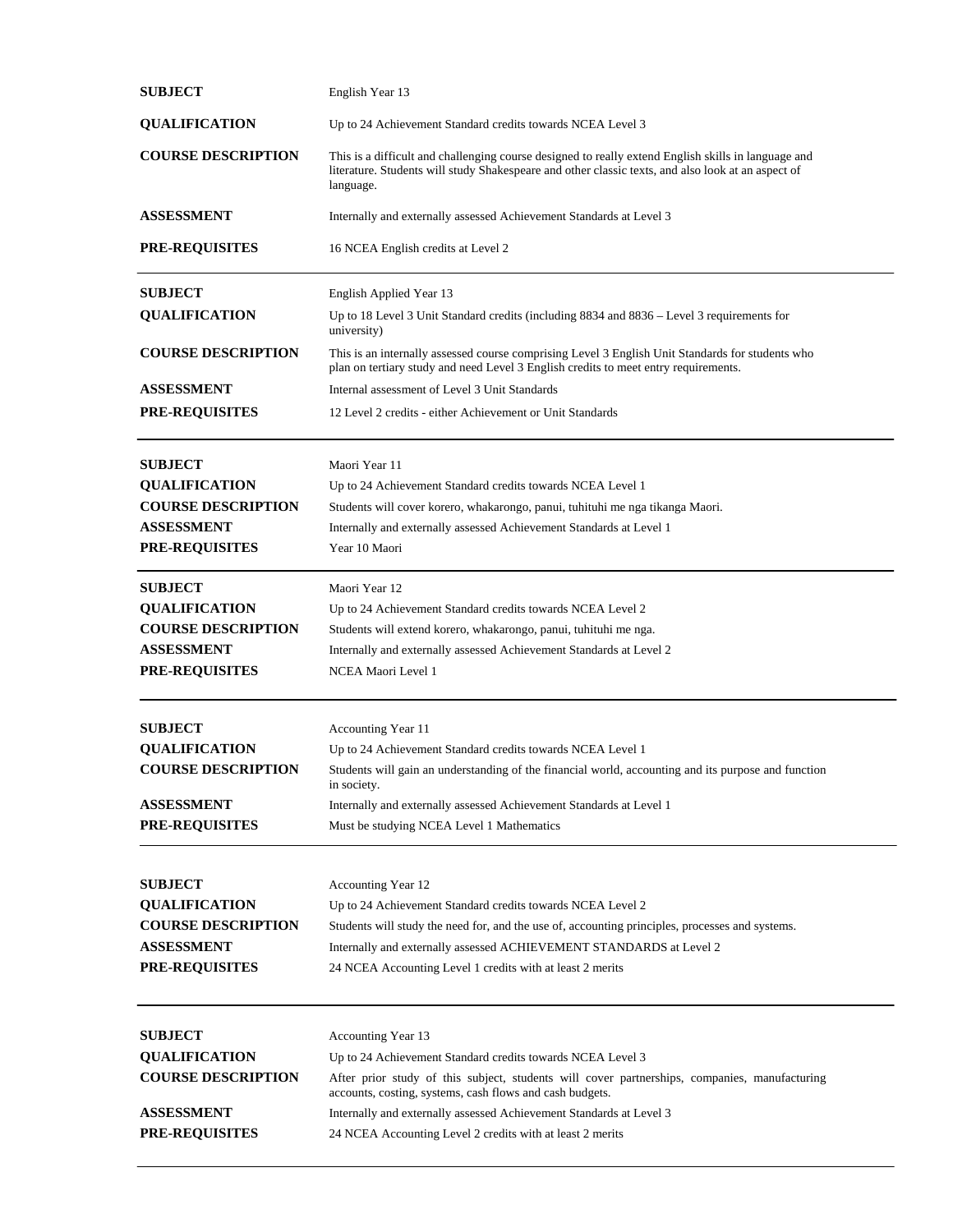| <b>SUBJECT</b>            | Mathematics Year 11                                                                                                                                                                                                                                                      |
|---------------------------|--------------------------------------------------------------------------------------------------------------------------------------------------------------------------------------------------------------------------------------------------------------------------|
| <b>QUALIFICATION</b>      | Up to 22 Achievement Standard credits towards NCEA Level 1 and 21 Unit Standard<br>credits                                                                                                                                                                               |
| <b>COURSE DESCRIPTION</b> | This is an academic course designed to provide the skills required so this subject can be continued<br>to Years 12 and 13. Algebra, number, graphs, geometry, trigonometry, measurement, probability<br>and statistics are all included.                                 |
| <b>ASSESSMENT</b>         | Internally and externally assessed Achievement Standards and Unit Standards at Level 1                                                                                                                                                                                   |
| <b>PRE-REQUISITES</b>     | A good understanding of mathematics at Years 9 and 10                                                                                                                                                                                                                    |
| <b>SUBJECT</b>            | Mathematics Applied Year 11                                                                                                                                                                                                                                              |
| <b>QUALIFICATION</b>      | Up to 26 Unit Standard credits towards National Certificates                                                                                                                                                                                                             |
| <b>COURSE DESCRIPTION</b> | This is a nationally recognised course designed for students who find mathematics difficult. It<br>covers many of the basics with emphasis on mathematics that will be useful when you leave<br>school.                                                                  |
| <b>ASSESSMENT</b>         | Internal assessment of Unit Standards at Level 1, as well as "Topic Assessments".                                                                                                                                                                                        |
| <b>PRE-REQUISITES</b>     | Open entry                                                                                                                                                                                                                                                               |
| <b>SUBJECT</b>            | Mathematics Year 12                                                                                                                                                                                                                                                      |
| <b>QUALIFICATION</b>      | Up to 20 Achievement Standard credits and up to 22 Unit Standard credits towards NCEA<br>Level 2                                                                                                                                                                         |
| <b>COURSE DESCRIPTION</b> | This is an academic course that extends many of the topics covered in NCEA Level 1 Mathematics.<br>Statistics is continued and calculus is introduced. There is a strong emphasis on algebra and<br>graphs. You will need a workbook and a graphics calculator.          |
| <b>ASSESSMENT</b>         | Internal and external assessment of Achievement Standards and Unit Standards at Level 2                                                                                                                                                                                  |
| PRE-REQUISITES            | Achieved in most Level 1 Achievement Standards and merit in Algebra (1.1) and Graphs (1.2).<br>You need a minimum of 17 Achievement Standard credits at NCEA Level 1 for this course                                                                                     |
| <b>SUBJECT</b>            | Mathematics Year 12 Alternative Level 2                                                                                                                                                                                                                                  |
| <b>QUALIFICATION</b>      | Up to 17 mainly Unit Standards credits towards NCEA Level 2                                                                                                                                                                                                              |
| <b>COURSE DESCRIPTION</b> | This course extends topics covered in NCEA Level 1 mathematics. It covers more algebra, graphs,<br>and practical trigonometry and some statistics. It is an academic course which offers mainly Unit<br>Standards and Achievement Standards taught at an achieved level. |
| <b>ASSESSMENT</b>         | Internal and external assessment of Unit Standards and Achievement Standards at Level 2                                                                                                                                                                                  |
| <b>PRE-REQUISITES</b>     | More than 17 credits total from achievement and Unit Standards in Year 11 NCEA Mathematics<br>Level 1 with HOD approval                                                                                                                                                  |
| <b>SUBJECT</b>            | Mathematics with Applications Year 12                                                                                                                                                                                                                                    |
| <b>QUALIFICATION</b>      | Up to 26 Unit Standard credits towards NCEA Level 1 and the National Certificate in Employment<br>Skills                                                                                                                                                                 |
| <b>COURSE DESCRIPTION</b> | Level 1 Unit Standards at a slightly easier level than NCEA Level. This course includes the 4 Unit<br>Standards essential for the New Zealand Certificate of Employment Skills.                                                                                          |
| <b>ASSESSMENT</b>         | Internal assessment of Unit Standards at Level 1                                                                                                                                                                                                                         |
| <b>PRE-REQUISITES</b>     | Year 11 MAP, or under 15 credits in NCEA Mathematics Level 1                                                                                                                                                                                                             |
| <b>SUBJECT</b>            | Mathematics with Calculus Year 13                                                                                                                                                                                                                                        |
| <b>QUALIFICATION</b>      | Up to 24 Achievement Standard credits towards NCEA Level 3                                                                                                                                                                                                               |
| <b>COURSE DESCRIPTION</b> | Extends the ideas learnt in Year 12 Mathematics, particularly algebra, calculus, graphs and<br>trigonometry. This is the most difficult mathematics course offered involving a lot of abstract<br>concepts.                                                              |
| <b>ASSESSMENT</b>         | Internally and externally assessed Achievement Standards and Unit Standards at Level 3                                                                                                                                                                                   |
| <b>PRE-REQUISITES</b>     | Full Year 12 Mathematics with at least merit in Algebra (2.1), merit in Differentiation (2.3)                                                                                                                                                                            |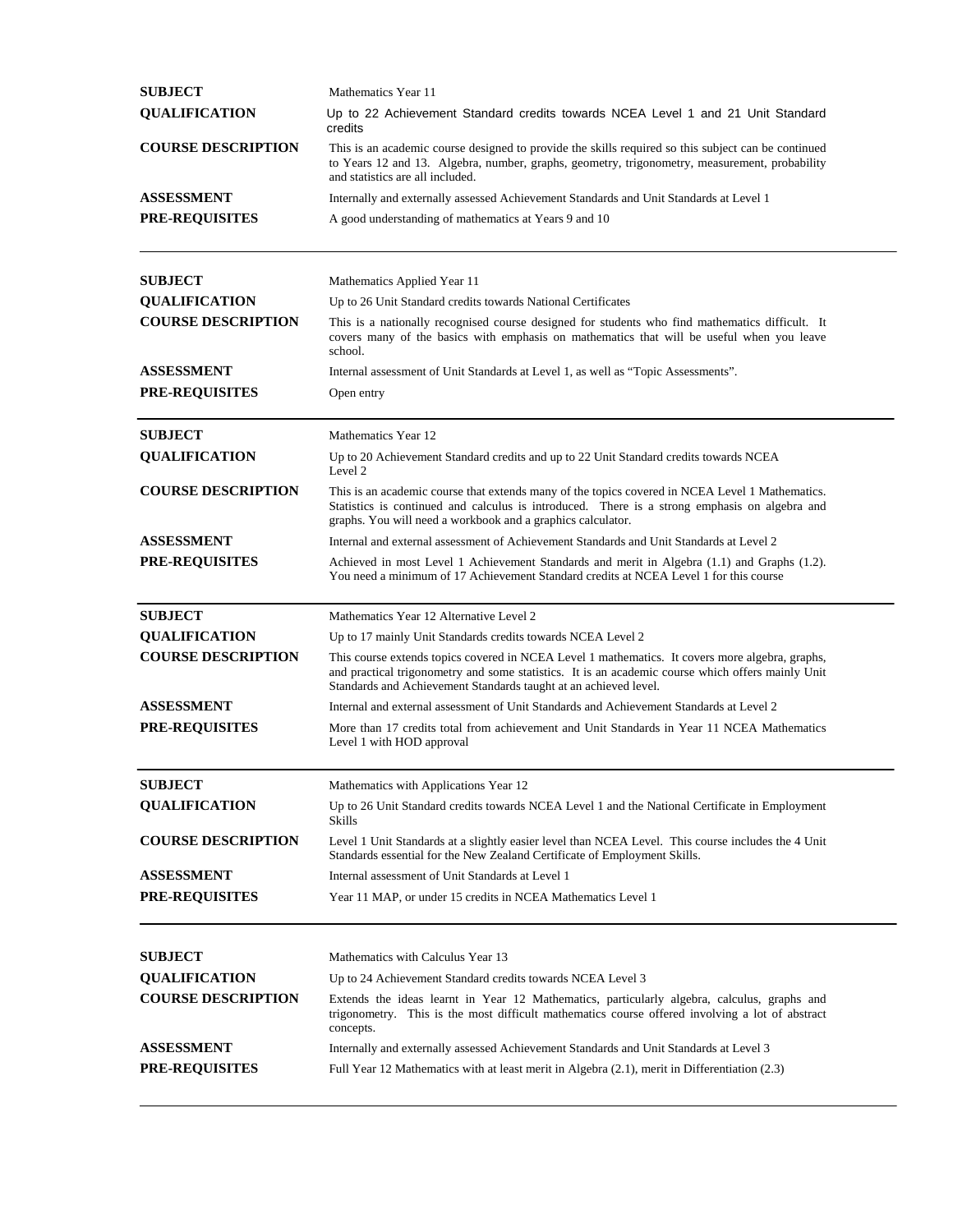| <b>SUBJECT</b>            | Mathematics with Statistics and Modelling Year 13                                                                                                                                                                                                                                                                  |
|---------------------------|--------------------------------------------------------------------------------------------------------------------------------------------------------------------------------------------------------------------------------------------------------------------------------------------------------------------|
| <b>QUALIFICATION</b>      | Up to 24 Achievement Standard credits towards NCEA Level 3                                                                                                                                                                                                                                                         |
| <b>COURSE DESCRIPTION</b> | Extends the ideas learnt in Year 12 Mathematics and introduces some new ones, such as confidence<br>intervals, probability distributions and modelling. There is a focus on technology with both<br>graphics calculators and Microsoft excel used to solve problems.                                               |
| <b>ASSESSMENT</b>         | Internally and externally assessed Achievement Standards and Unit Standards at Level 3                                                                                                                                                                                                                             |
| <b>PRE-REQUISITES</b>     | Full Year 12 Mathematics with at least merit in Statistics (2.5) and merit in Algebra (2.1)                                                                                                                                                                                                                        |
| <b>SUBJECT</b>            | History with Art History Year 12 (new subject)                                                                                                                                                                                                                                                                     |
| <b>QUALIFICATION</b>      | Up to 24 Achievement Standard credits towards NCEA Level 3                                                                                                                                                                                                                                                         |
| <b>COURSE DESCRIPTION</b> | Two thirds of the subject is delivered from a historical point of view, covering Vietnam and 19 <sup>th</sup><br>Century Maori leadership. One third looks at politics and protest in art and the art works that are<br>created as a result of this as well as looking at art works in Northland involving a trip. |
| <b>ASSESSMENT</b>         | Term 1: History - Vietnam - Assessment: 2.1 internal.<br>Term 2: History - 19 <sup>th</sup> Century Maori Leadership - Assessment 2.2 internal.<br>Term 3: Art History – Maori Art/Taonga (traditional/contemporary) – Assessment: 2.2 internal<br>Term 4: Revision                                                |
| <b>PRE-REQUISITES</b>     | none                                                                                                                                                                                                                                                                                                               |
| <b>SUBJECT</b>            | Art History Year 13                                                                                                                                                                                                                                                                                                |
| <b>QUALIFICATION</b>      | Up to 24 Achievement Standard credits towards NCEA Level 3                                                                                                                                                                                                                                                         |
| <b>COURSE DESCRIPTION</b> | 15th and 16th century Renaissance art in Italy, 20 <sup>th</sup> Century artists who fit the category of<br>'Towards Abstraction' and a selection of modern New Zealand artists will be covered. An<br>interesting and varied course that prepares students for travel and tertiary study.                         |
| <b>ASSESSMENT</b>         | Internally and externally assessed Achievement Standards at Level 3                                                                                                                                                                                                                                                |
| <b>PRE-REQUISITES</b>     | Must be capable in English-based subjects due to essay components and written exams                                                                                                                                                                                                                                |
| <b>SUBJECT</b>            | Drama Year 11                                                                                                                                                                                                                                                                                                      |
| <b>QUALIFICATION</b>      | Up to 24 Achievement Standard credits towards NCEA Level 1                                                                                                                                                                                                                                                         |
| <b>COURSE DESCRIPTION</b> | This course introduces students to the basics in drama, from creating and devising drama to<br>production skills like lighting and costuming. This is a practical course and will be fun but students<br>must be prepared to act in front of an audience and to complete written work as well.                     |
| <b>ASSESSMENT</b>         | Internally and externally assessed Achievement Standards at Level 1                                                                                                                                                                                                                                                |
| PRE-REQUISITES            | Gold/Silver bands only. This is an academic as well as practical course                                                                                                                                                                                                                                            |
| <b>SUBJECT</b>            | Drama Year 12                                                                                                                                                                                                                                                                                                      |
| <b>QUALIFICATION</b>      | Up to 24 Achievement Standard credits towards NCEA Level 2                                                                                                                                                                                                                                                         |
| <b>COURSE DESCRIPTION</b> | This builds on skills learnt at Level 1 in drama and becomes increasingly technical and challenging<br>in terms of dramatic technique and understanding of drama and its genres.                                                                                                                                   |
| <b>ASSESSMENT</b>         | Internally and externally assessed Achievement Standards at Level 2                                                                                                                                                                                                                                                |
| <b>PRE-REQUISITES</b>     | 12 credits at NCEA Drama Level 1                                                                                                                                                                                                                                                                                   |
| <b>SUBJECT</b>            | Music Year 11                                                                                                                                                                                                                                                                                                      |
| <b>QUALIFICATION</b>      | Up to 24 Achievement Standard credits towards NCEA Level 1                                                                                                                                                                                                                                                         |
| <b>COURSE DESCRIPTION</b> | This course develops students' skills in performance, composition, listening to music and broadens<br>their general musical knowledge.                                                                                                                                                                             |
| <b>ASSESSMENT</b>         | Internally and externally assessed Achievement Standards at Level 1                                                                                                                                                                                                                                                |
| <b>PRE-REQUISITES</b>     | Previous learning in music, either at school or in private lessons. You MUST hire or own your<br>own instrument.                                                                                                                                                                                                   |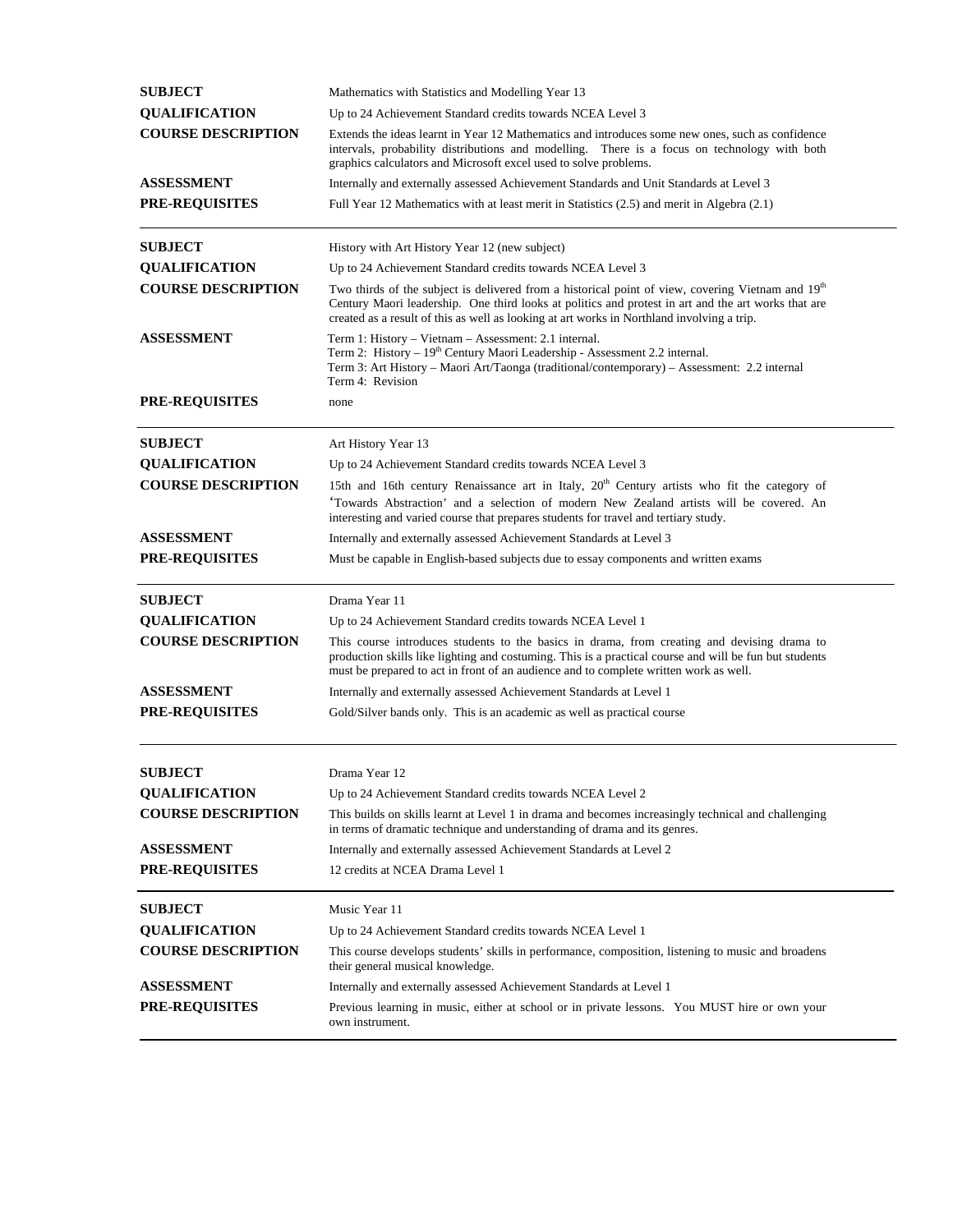| <b>SUBJECT</b>            | Music Year 12                                                                                                                                                                                                                                                                                                                                                                      |
|---------------------------|------------------------------------------------------------------------------------------------------------------------------------------------------------------------------------------------------------------------------------------------------------------------------------------------------------------------------------------------------------------------------------|
| <b>QUALIFICATION</b>      | Up to 24 Achievement Standard credits towards NCEA Level 2                                                                                                                                                                                                                                                                                                                         |
| <b>COURSE DESCRIPTION</b> | This course guides students to become accomplished performers in several styles and polish their<br>composition skills. Students will improve their ability to play and write music by ear and deepen<br>their general musical knowledge.                                                                                                                                          |
| <b>ASSESSMENT</b>         | Internally and externally assessed Achievement Standards at Level 2                                                                                                                                                                                                                                                                                                                |
| <b>PRE-REQUISITES</b>     | Satisfactory completion of Year 11 Music with HOD Music approval                                                                                                                                                                                                                                                                                                                   |
| <b>SUBJECT</b>            | Music Year 13                                                                                                                                                                                                                                                                                                                                                                      |
|                           |                                                                                                                                                                                                                                                                                                                                                                                    |
| <b>SUBJECT</b>            | Music Year 13                                                                                                                                                                                                                                                                                                                                                                      |
| <b>QUALIFICATION</b>      | Up to 24 Achievement Standard credits towards NCEA Level 3                                                                                                                                                                                                                                                                                                                         |
| <b>COURSE DESCRIPTION</b> | Students may choose their emphasis in Level 3 music to be either practical or theoretical. Their<br>course may focus on musical knowledge, performance or composition. Listening skills are<br>developed by all music students.                                                                                                                                                    |
| ASSESSMENT                | Internally and externally assessed Achievement Standards at Level 3                                                                                                                                                                                                                                                                                                                |
| <b>PRE-REQUISITES</b>     | Satisfactory completion of NCEA Music Level 2 with HOD Music approval                                                                                                                                                                                                                                                                                                              |
| <b>SUBJECT</b>            | Visual Arts Year 11                                                                                                                                                                                                                                                                                                                                                                |
| <b>QUALIFICATION</b>      | Up to 24 Achievement Standard credits towards NCEA Level 1                                                                                                                                                                                                                                                                                                                         |
| <b>COURSE DESCRIPTION</b> | Students will follow a broad course using skills such as painting, drawing and<br>printmaking.<br>They will be covering aspects of contemporary New Zealand art and using artists' work on which<br>to model their own projects.                                                                                                                                                   |
| ASSESSMENT                | Internally and externally assessed Achievement Standards at Level 1                                                                                                                                                                                                                                                                                                                |
| <b>PRE-REQUISITES</b>     | Open entry                                                                                                                                                                                                                                                                                                                                                                         |
|                           |                                                                                                                                                                                                                                                                                                                                                                                    |
| <b>SUBJECT</b>            | Visual Arts Year 12                                                                                                                                                                                                                                                                                                                                                                |
| <b>QUALIFICATION</b>      | Up to 24 Achievement Standard credits towards NCEA Level 2                                                                                                                                                                                                                                                                                                                         |
| <b>COURSE DESCRIPTION</b> | Students will develop visual research skills which inform projects in sculpture, printmaking and<br>painting. Students are expected to base ideas around the work of contemporary artists and keep up<br>to date with current issues in art.                                                                                                                                       |
| ASSESSMENT                | Internally and externally assessed Achievement Standards at Level 2 with an option to take a<br>further 12 credits if appropriate                                                                                                                                                                                                                                                  |
| <b>PRE-REQUISITES</b>     | Open entry                                                                                                                                                                                                                                                                                                                                                                         |
| <b>SUBJECT</b>            | Visual Arts Year 13                                                                                                                                                                                                                                                                                                                                                                |
| <b>OUALIFICATION</b>      | Up to 24 Achievement Standard credits towards NCEA Level 3                                                                                                                                                                                                                                                                                                                         |
| <b>COURSE DESCRIPTION</b> | Students will follow an individual programme depending on their chosen specialism. First<br>discipline offered: painting. Should students wish to follow a second Visual Art subject of either<br>print, design or sculpture, this would be offered via Correspondence School. It is essential that<br>students remain aware of current arts practice and relevant NZ exhibitions. |
| <b>ASSESSMENT</b>         | Internally and externally assessed Achievement Standards at Level 3                                                                                                                                                                                                                                                                                                                |
| <b>PRE-REQUISITES</b>     | NCEA Level 2 Visual Arts. Second subject available through Correspondence School at HOD<br>discretion only.                                                                                                                                                                                                                                                                        |
| <b>SUBJECT</b>            | Health Year 11                                                                                                                                                                                                                                                                                                                                                                     |
| <b>QUALIFICATION</b>      | Up to 22 Achievement Standard and Unit Standard credits towards NCEA Level 1                                                                                                                                                                                                                                                                                                       |
| <b>COURSE DESCRIPTION</b> | This course focuses on the key health areas of hauora, goal setting, nutrition and understanding of<br>issues relating to drug use and sexuality. Recommended for students wanting to be part of the<br>student support network (eg SHC).                                                                                                                                          |
| ASSESSMENT                | All Internally assessed Achievement Standards at Level 1                                                                                                                                                                                                                                                                                                                           |
| <b>PRE-REQUISITES</b>     | Open entry                                                                                                                                                                                                                                                                                                                                                                         |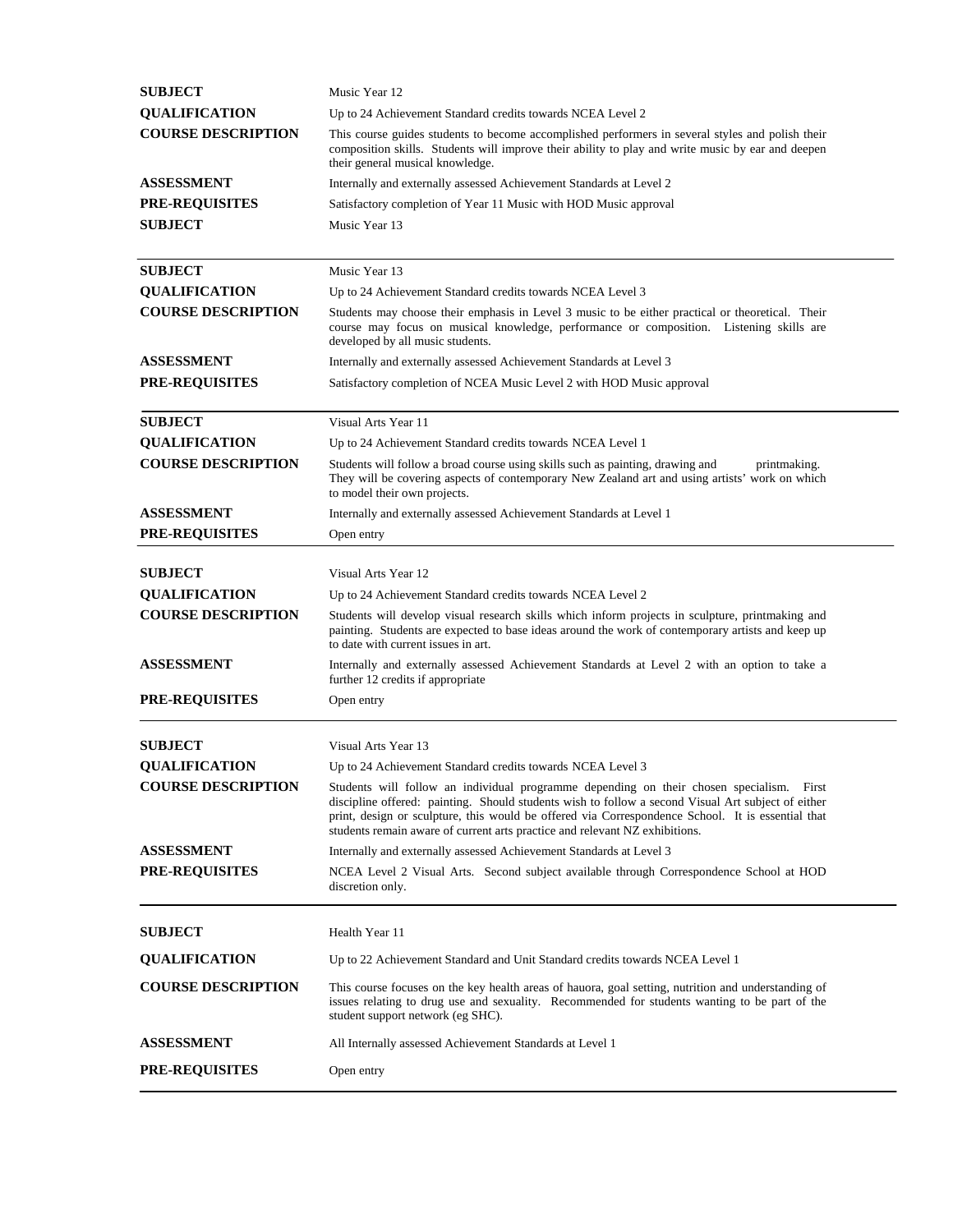| <b>SUBJECT</b>            | Health Year 11                                                                                                                                                                                                                                                                            |
|---------------------------|-------------------------------------------------------------------------------------------------------------------------------------------------------------------------------------------------------------------------------------------------------------------------------------------|
| <b>QUALIFICATION</b>      | Up to 19 Achievement Standard credits towards NCEA Level 2                                                                                                                                                                                                                                |
| <b>COURSE DESCRIPTION</b> | This course covers a range of key health concepts including mental health, gender and sexuality,<br>cannabis, change, loss and grief, and health promotion. Recommended for students considering<br>careers in health (e.g. nursing, social work, mental health, health promotion, etc.). |
| <b>ASSESSMENT</b>         | Internally and externally assessed Achievement Standards at Level 2                                                                                                                                                                                                                       |
| <b>PRE-REQUISITES</b>     | Completion of Year 11 Health or member of student support group(s) or HOD interview or 12<br>English Level 1 credits                                                                                                                                                                      |
| <b>SUBJECT</b>            | Physical Education Year 11 Sport                                                                                                                                                                                                                                                          |
| <b>QUALIFICATION</b>      | No formal qualification available in this course.                                                                                                                                                                                                                                         |
| <b>COURSE DESCRIPTION</b> | Students participate in a fitness and sports orientated programme                                                                                                                                                                                                                         |
| ASSESSMENT                | Not applicable                                                                                                                                                                                                                                                                            |
| <b>PRE-REQUISITES</b>     | Open entry on approval of HOD                                                                                                                                                                                                                                                             |
| <b>SUBJECT</b>            |                                                                                                                                                                                                                                                                                           |
| <b>QUALIFICATION</b>      | Physical Education Year 12                                                                                                                                                                                                                                                                |
| <b>COURSE DESCRIPTION</b> | Up to 15 Achievement Standard credits towards NCEA Level 2<br>Covers safety aspects and procedures, practical skills, anatomy and biomechanics, training methods                                                                                                                          |
|                           | and principles, leadership of junior pupils, skill learning practice and theory.                                                                                                                                                                                                          |
| <b>ASSESSMENT</b>         | Internally assessed Achievement Standards at Level 2                                                                                                                                                                                                                                      |
| <b>PRE-REQUISITES</b>     | Students should have demonstrated in Year 11 that they have a strong interest in physical education<br>and the theory behind it.                                                                                                                                                          |
| <b>SUBJECT</b>            | Physical Education Sport and Recreation Year 12                                                                                                                                                                                                                                           |
| <b>QUALIFICATION</b>      | No formal qualification                                                                                                                                                                                                                                                                   |
| <b>COURSE DESCRIPTION</b> | Snorkeling, rock climbing and abseiling, field day organisation, conventional sports activities,<br>tramping, kayaking, underwater hockey and free diving.                                                                                                                                |
| <b>ASSESSMENT</b>         | Internally assessed practical components                                                                                                                                                                                                                                                  |
| <b>PRE-REQUISITES</b>     | Students should have a strong interest in physical education and be able to work co-operatively in<br>team situations                                                                                                                                                                     |
|                           |                                                                                                                                                                                                                                                                                           |
| <b>SUBJECT</b>            | Physical Education Year 13                                                                                                                                                                                                                                                                |
| <b>QUALIFICATION</b>      | Up to 14 Achievement Standard credits towards NCEA Level 3                                                                                                                                                                                                                                |
| <b>COURSE DESCRIPTION</b> | Students spend most of Term 1 on swimming practical (5 credits). Students must wear approved<br>swimming gear and goggles. Students are taught the theory aspects of exercise and use this<br>knowledge to plan, participate in and then critique an exercise programme.                  |
| <b>ASSESSMENT</b>         | Internally assessed Achievement Standards through written assignments and one practical task at<br>Level 3                                                                                                                                                                                |
| <b>PRE-REQUISITES</b>     | Nil                                                                                                                                                                                                                                                                                       |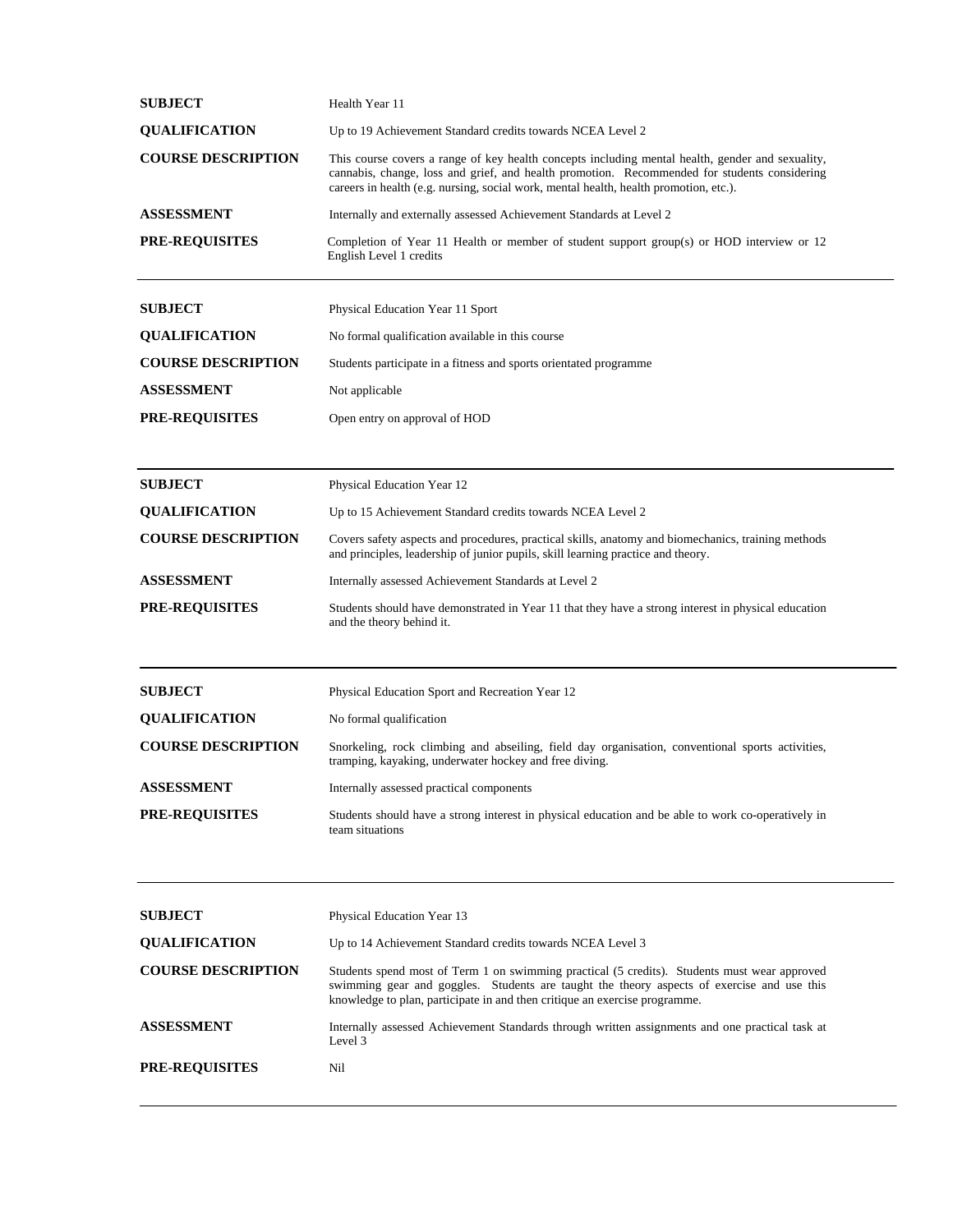| <b>SUBJECT</b>            | Childcare Year 12                                                                                                                                                                                                                                       |
|---------------------------|---------------------------------------------------------------------------------------------------------------------------------------------------------------------------------------------------------------------------------------------------------|
| <b>QUALIFICATION</b>      | National Certificate in Early Childhood Education and Care, and credits towards NCEA Level 2                                                                                                                                                            |
| <b>COURSE DESCRIPTION</b> | This subject will give students the basic skills and knowledge required for parenting, plus the<br>provision of early childhood education. It looks at the needs of children during their physical,<br>emotional, social and psychological development. |
| <b>ASSESSMENT</b>         | Internally assessed Unit Standards moderated by the Open Polytechnic                                                                                                                                                                                    |
| <b>PRE-REQUISITES</b>     | Open entry                                                                                                                                                                                                                                              |
| <b>SUBJECT</b>            | Distance Learning                                                                                                                                                                                                                                       |
| <b>QUALIFICATION</b>      | Unit Standards and Achievement Standards at all levels                                                                                                                                                                                                  |
| <b>COURSE DESCRIPTION</b> | A range of tertiary level and NCEA Correspondence School subjects available. Students are<br>monitored but must be self-disciplined, able to work with minimal supervision and have approval<br>from their Dean.                                        |
| <b>ASSESSMENT</b>         | Tasks are either open-book tests or assignments or closed-book tests under supervision                                                                                                                                                                  |
| <b>PRE-REQUISITES</b>     | Varies from subject to subject. Must have Dean approval.                                                                                                                                                                                                |
| <b>SUBJECT</b>            | Gateway Work Experience                                                                                                                                                                                                                                 |
| <b>QUALIFICATION</b>      | Unit Standard credits towards National Certificates in vocational subjects                                                                                                                                                                              |
| <b>COURSE DESCRIPTION</b> | An opportunity for motivated, self-disciplined students to have work experience in the industry or<br>career path they are considering for future employment. Commitment to utilise out-of-school time<br>is required.                                  |
| <b>ASSESSMENT</b>         | A range of selected, industry specific Unit Standards assessed in the workplace and at school                                                                                                                                                           |
| <b>PRE-REQUISITES</b>     | Commitment, 'can-do' attitude and enthusiasm                                                                                                                                                                                                            |
| <b>SUBJECT</b>            | Peer Support Leadership Year 12 and 13                                                                                                                                                                                                                  |
| <b>QUALIFICATION</b>      | Up to 4 Unit Standard credits towards NCEA Level 3                                                                                                                                                                                                      |
| <b>COURSE DESCRIPTION</b> | Course covers leadership training in Year 12 and Year 13 followed by participation as a leader in<br>the Peer Support Programme, including three day camp and one resource period per week during<br>Term 1 of Year 13.                                 |
| ASSESSMENT                | Internally assessed Unit Standards at Level 3                                                                                                                                                                                                           |
| <b>PRE-REQUISITES</b>     | Year 12 students returning in Year 13 showing commitment to the Peer Support Programme.                                                                                                                                                                 |
| <b>SUBJECT</b>            | <b>Transition Year 12</b>                                                                                                                                                                                                                               |
| <b>QUALIFICATION</b>      | Up to 10 Unit Standard credits towards NCEA Levels 1, 2 and 3                                                                                                                                                                                           |
| <b>COURSE DESCRIPTION</b> | A compulsory Year 12 course covering study and learning skills, health issues, alcohol and driving<br>and CV preparation.                                                                                                                               |
| <b>ASSESSMENT</b>         | Internally assessed Unit Standards at Levels 1, 2 and 3                                                                                                                                                                                                 |
| <b>PRE-REQUISITES</b>     | Compulsory for all Year 12 students                                                                                                                                                                                                                     |
| <b>SUBJECT</b>            | Economics Year 11                                                                                                                                                                                                                                       |
| <b>QUALIFICATION</b>      | Up to 24 Achievement Standard credits towards NCEA Level 1 plus appropriate Unit Standards                                                                                                                                                              |
| <b>COURSE DESCRIPTION</b> | Students will gain an understanding of economics by looking at the role of producers, consumers<br>and the government in the NZ Economy. Students will develop an understanding of basic<br>economic terms and concepts.                                |
| ASSESSMENT                | Internally and externally assessed Achievement and Unit Standards at Level 1                                                                                                                                                                            |
| <b>PRE-REQUISITES</b>     | A reasonable standard in mathematics and literacy skills                                                                                                                                                                                                |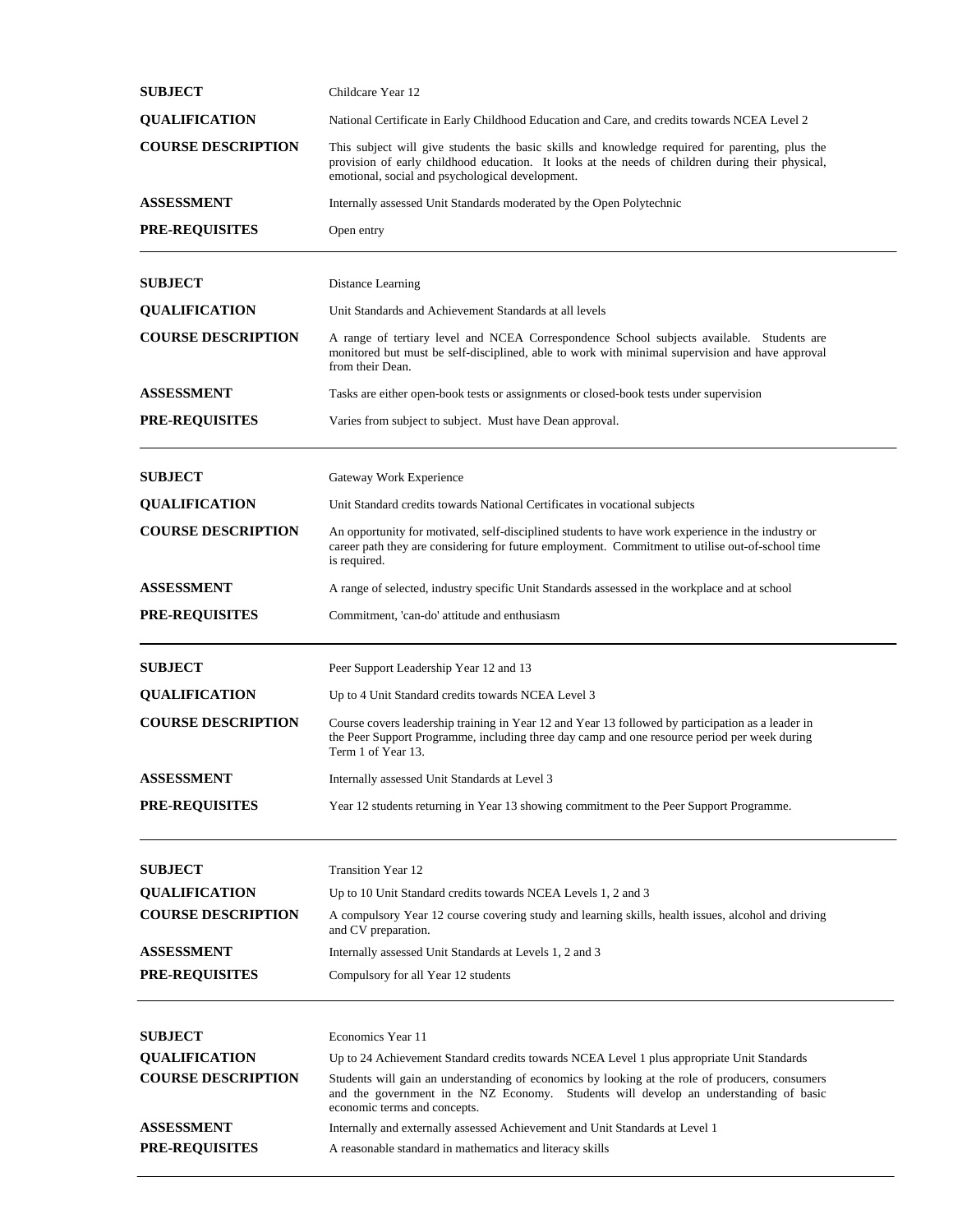| <b>SUBJECT</b>            | Economics Year 12                                                                                                                                                                                                                                                                                      |
|---------------------------|--------------------------------------------------------------------------------------------------------------------------------------------------------------------------------------------------------------------------------------------------------------------------------------------------------|
| <b>QUALIFICATION</b>      | Up to 24 Achievement Standard credits towards NCEA Level 2 plus appropriate Unit Standards                                                                                                                                                                                                             |
| <b>COURSE DESCRIPTION</b> | Students will explore the economic issues of employment, trade, growth, inflation and inequality<br>and how they impact on the NZ economy.                                                                                                                                                             |
| <b>ASSESSMENT</b>         | Internally and externally assessed Achievement and Unit Standards at Level 2                                                                                                                                                                                                                           |
| <b>PRE-REQUISITES</b>     | Good English and mathematics skills                                                                                                                                                                                                                                                                    |
| <b>SUBJECT</b>            | Economics Year 13                                                                                                                                                                                                                                                                                      |
| <b>QUALIFICATION</b>      | Up to 24 Achievement Standard credits towards NCEA Level 3                                                                                                                                                                                                                                             |
| <b>COURSE DESCRIPTION</b> | An introduction to the theory and application of economics through a comprehensive study of<br>micro- and macroeconomics and its relevant application to the NZ economy.                                                                                                                               |
| <b>ASSESSMENT</b>         | Internally and externally assessed Achievement Standards at Level 3                                                                                                                                                                                                                                    |
| <b>PRE-REQUISITES</b>     | Good English and mathematics skills                                                                                                                                                                                                                                                                    |
| <b>SUBJECT</b>            | Geography Year 11                                                                                                                                                                                                                                                                                      |
| <b>QUALIFICATION</b>      | Up to 24 Achievement Standard credits towards NCEA Level 1                                                                                                                                                                                                                                             |
| <b>COURSE DESCRIPTION</b> | Three topics are studied - natural hazards, population studies, and resources and their use.                                                                                                                                                                                                           |
| <b>ASSESSMENT</b>         | Internally and externally assessed Achievement Standards at Level 1                                                                                                                                                                                                                                    |
| <b>PRE-REQUISITES</b>     | Open entry                                                                                                                                                                                                                                                                                             |
| <b>SUBJECT</b>            | Geography Year 12                                                                                                                                                                                                                                                                                      |
| <b>QUALIFICATION</b>      | Up to 24 Achievement Standard credits towards NCEA Level 2                                                                                                                                                                                                                                             |
| <b>COURSE DESCRIPTION</b> | Three topics are studied - natural landscapes, urban settlements, and inequalities in development.                                                                                                                                                                                                     |
| ASSESSMENT                | Internally and externally assessed Achievement Standards at Level 2                                                                                                                                                                                                                                    |
| <b>PRE-REQUISITES</b>     | At least 11 credits in either NCEA Level 1 Geography or Level 1 English                                                                                                                                                                                                                                |
| <b>SUBJECT</b>            | Geography Year 13                                                                                                                                                                                                                                                                                      |
| <b>QUALIFICATION</b>      | Up to 24 Achievement Standard credits towards NCEA Level 3                                                                                                                                                                                                                                             |
| <b>COURSE DESCRIPTION</b> | Three topics are studied - natural processes, cultural development and planning and decision<br>making.                                                                                                                                                                                                |
| <b>ASSESSMENT</b>         | Internally and externally assessed Achievement Standards at Level 3                                                                                                                                                                                                                                    |
| <b>PRE-REQUISITES</b>     | At least 11 credits in either NCEA Level 2 Geography or Level 2 English                                                                                                                                                                                                                                |
| <b>SUBJECT</b>            | History Year 11                                                                                                                                                                                                                                                                                        |
| <b>QUALIFICATION</b>      | Up to 24 Achievement Standard credits towards NCEA Level 1                                                                                                                                                                                                                                             |
| <b>COURSE DESCRIPTION</b> | Modern world history during the 20th century from the origins of WWII to present day issues such<br>as black civil rights in USA and Search for Security in New Zealand.                                                                                                                               |
| <b>ASSESSMENT</b>         | Internally and externally assessed Achievement Standards at Level 1                                                                                                                                                                                                                                    |
| PRE-REQUISITES            | Have at least an average reading ability and a keenness to learn about the world around us                                                                                                                                                                                                             |
|                           |                                                                                                                                                                                                                                                                                                        |
| <b>SUBJECT</b>            | History with Art History Year 12 (new subject)                                                                                                                                                                                                                                                         |
| <b>QUALIFICATION</b>      | Up to 24 Achievement Standard credits towards NCEA Level 3                                                                                                                                                                                                                                             |
| <b>COURSE DESCRIPTION</b> | Two thirds of the subject is delivered from a historical point of view, covering Vietnam and 19th<br>Century Maori leadership. One third looks at politics and protest in art and the art works that are<br>created as a result of this as well as looking at art works in Northland involving a trip. |
| <b>ASSESSMENT</b>         | Term 1: History – Vietnam – Assessment: 2.1 internal.<br>Term 2: History - 19th Century Maori Leadership - Assessment 2.2 internal.<br>Term 3: Art History - Maori Art/Taonga (traditional/contemporary) - Assessment: 2.2 internal<br>Term 4: Revision                                                |
| <b>PRE-REQUISITES</b>     | none                                                                                                                                                                                                                                                                                                   |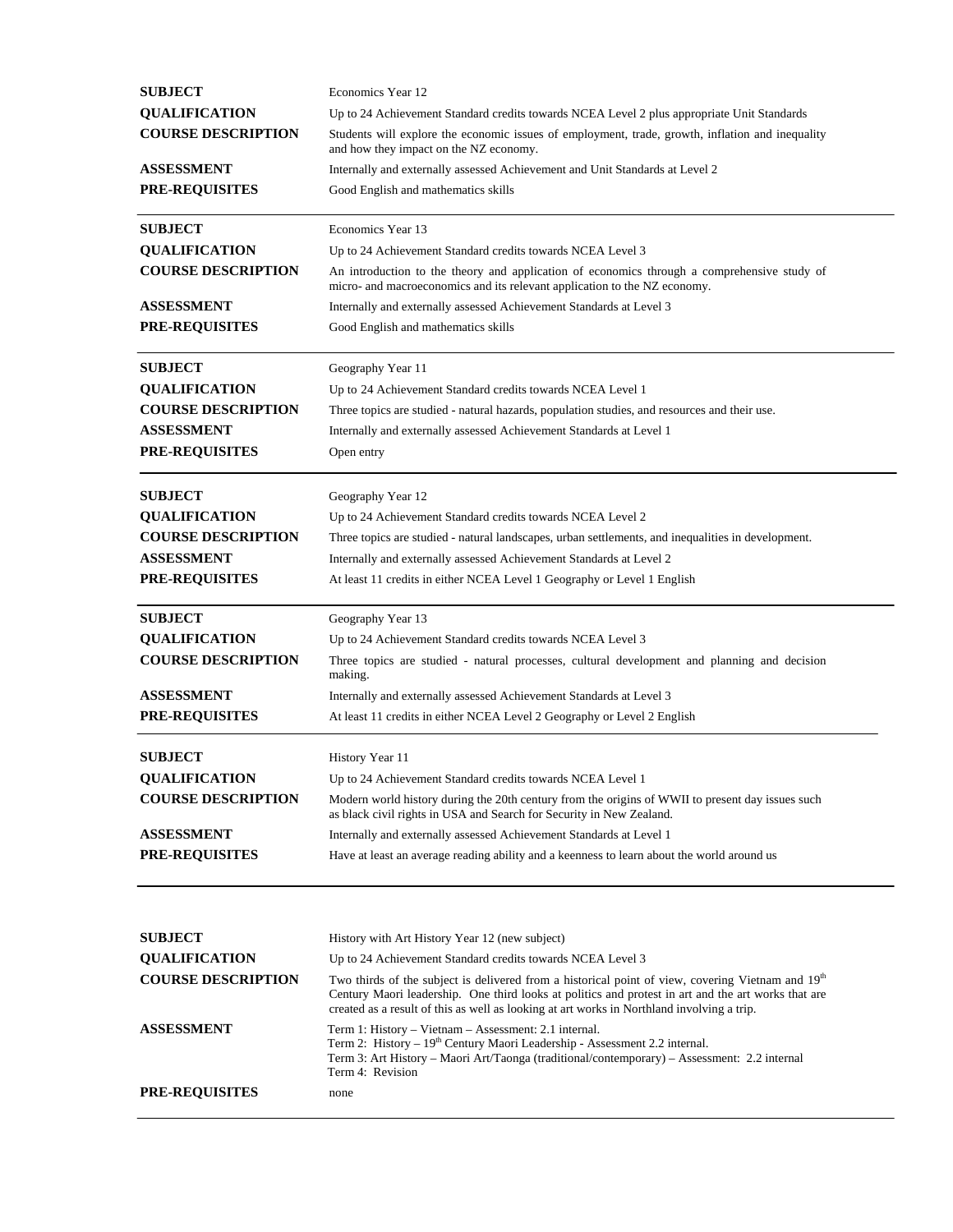| <b>SUBJECT</b>            | History Year 13                                                                                                                                                                                                                                                                 |
|---------------------------|---------------------------------------------------------------------------------------------------------------------------------------------------------------------------------------------------------------------------------------------------------------------------------|
| <b>QUALIFICATION</b>      | Up to 24 Achievement Standard credits towards NCEA Level 3                                                                                                                                                                                                                      |
| <b>COURSE DESCRIPTION</b> | New Zealand history in the 19th century, Maori/Pakeha relations, economic and political change,<br>New Zealand society and attitudes.                                                                                                                                           |
| <b>ASSESSMENT</b>         | Internally and externally assessed Achievement Standards at Level 3                                                                                                                                                                                                             |
| <b>PRE-REQUISITES</b>     | Open entry, however a good command of written English is an advantage                                                                                                                                                                                                           |
| <b>SUBJECT</b>            | Travel and Tourism Year 12 and Year 13                                                                                                                                                                                                                                          |
| <b>QUALIFICATION</b>      | Up to 42 Unit Standards (over two years) towards the National Certificate in Travel and Tourism                                                                                                                                                                                 |
| <b>COURSE DESCRIPTION</b> | (Introductory Skills) Level 2<br>A two-year course studying aspects of the international and NZ tourist industry. Tourism is NZ's<br>biggest employer. This course is approved by the Aviation, Tourism and Travel Training<br>(ATTTO) Industry Training Organisation.          |
| <b>ASSESSMENT</b>         | Up to 25 internally assessed Unit Standards at Level 2, and up to 28 Level 3 credits included                                                                                                                                                                                   |
| <b>PRE-REQUISITES</b>     | An ability to read, write and present to a reasonable standard                                                                                                                                                                                                                  |
| <b>SUBJECT</b>            | Young Enterprise Scheme Year 12 and Year 13                                                                                                                                                                                                                                     |
| <b>QUALIFICATION</b>      | Up to 24 Achievement Standard credits towards NCEA Level 3 and Young Enterprise Certificate                                                                                                                                                                                     |
| <b>COURSE DESCRIPTION</b> | Enterprise research project - students will develop the skills required to create and operate a small<br>business enterprise.                                                                                                                                                   |
| <b>ASSESSMENT</b>         | Enterprise examination                                                                                                                                                                                                                                                          |
| <b>PRE-REQUISITES</b>     | Open entry                                                                                                                                                                                                                                                                      |
| <b>SUBJECT</b>            | <b>Environmental Studies Year 11</b>                                                                                                                                                                                                                                            |
| <b>QUALIFICATION</b>      | Up to 19 Achievement Standard credits towards NCEA Level 1                                                                                                                                                                                                                      |
| <b>COURSE DESCRIPTION</b> | The course focuses on environmental issues that range from conservation, sustainability and<br>actions needed to solve problems. The course covers aspects of ecology, ag/hort and social studies.<br>This course can lead to Year 12 biology if Year 11 Science is also taken. |
| <b>ASSESSMENT</b>         | Internally and externally assessed Achievement Standards at Level 1                                                                                                                                                                                                             |
| <b>PRE-REQUISITES</b>     | Open entry                                                                                                                                                                                                                                                                      |
| <b>SUBJECT</b>            | Horticulture Year 11                                                                                                                                                                                                                                                            |
| <b>QUALIFICATION</b>      | Up to 30 Achievement and Unit Standard credits towards NCEA Level 1                                                                                                                                                                                                             |
| <b>COURSE DESCRIPTION</b> | This is a practical course designed to illustrate the theory and practicalities of raising and<br>cultivating plants. Aspects of the course includes pests and diseases, seed raising, transplanting,<br>pruning and cuttings, with applications such as landscaping.           |
| <b>ASSESSMENT</b>         | Internally and externally assessed Achievement and Unit Standards at Level 1                                                                                                                                                                                                    |
| <b>PRE-REQUISITES</b>     | Year 10 Horticulture an advantage                                                                                                                                                                                                                                               |
| <b>SUBJECT</b>            | Horticulture Year 12                                                                                                                                                                                                                                                            |
| <b>QUALIFICATION</b>      | Up to 20 Unit Standard credits leading towards the NZ Certificate in Horticulture Level 2                                                                                                                                                                                       |
| <b>COURSE DESCRIPTION</b> | This ITO course is designed to lead into the vocational applications of horticulture. Components of<br>the course lead on from Year 11 with an emphasis on the practical skills needed in the workplace.<br>Theory and commercial practice are also included.                   |
| <b>ASSESSMENT</b>         | Internally assessed Unit Standards at Level 2                                                                                                                                                                                                                                   |
| <b>PRE-REQUISITES</b>     | Achieved 12 credits in NCEA Level 1 Horticulture                                                                                                                                                                                                                                |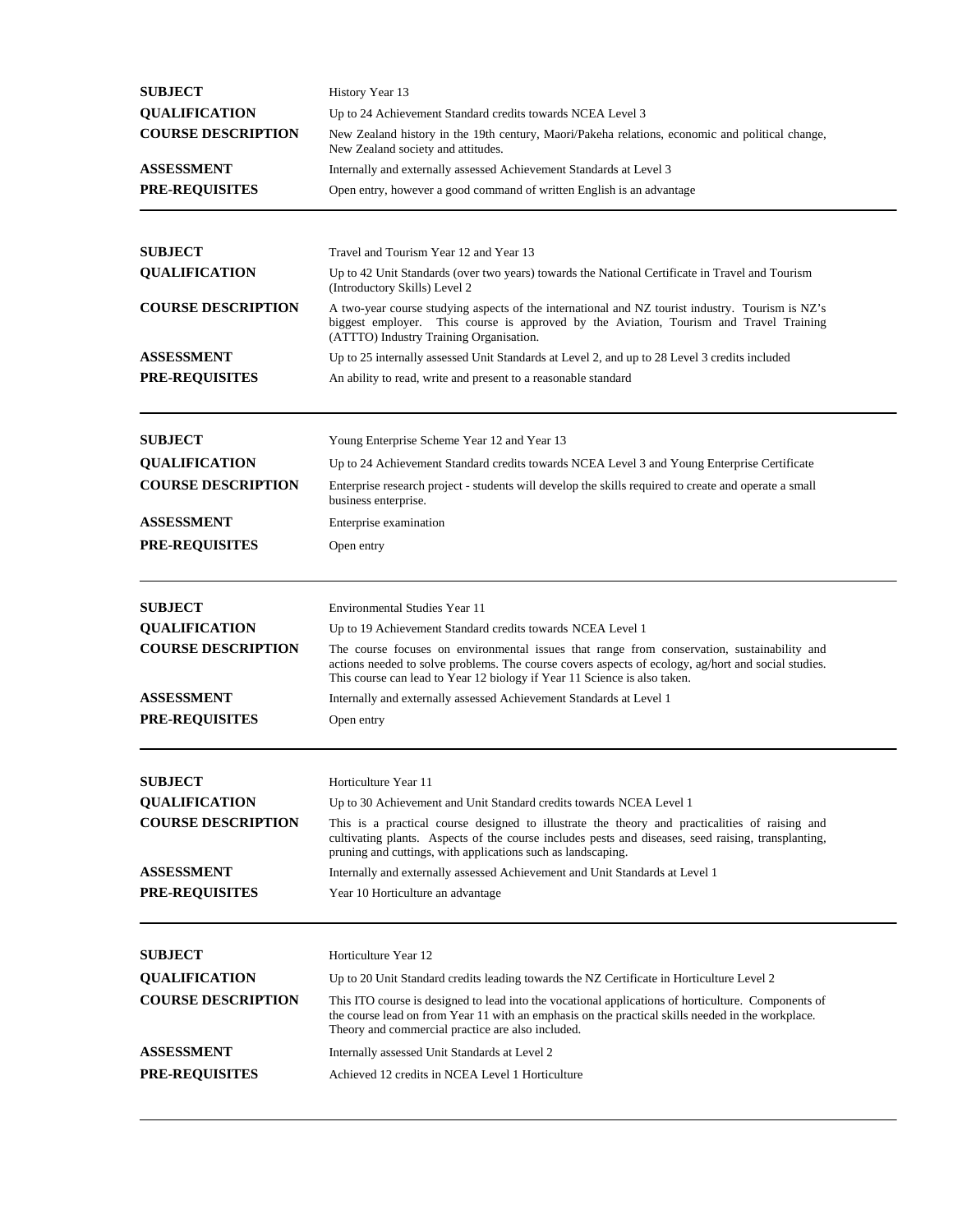| <b>QUALIFICATION</b><br><b>COURSE DESCRIPTION</b> | Science Year 11                                                                                                                                                                                                                                                                                                                                         |  |  |
|---------------------------------------------------|---------------------------------------------------------------------------------------------------------------------------------------------------------------------------------------------------------------------------------------------------------------------------------------------------------------------------------------------------------|--|--|
|                                                   | Up to 30 Achievement Standard credits towards NCEA Level 1                                                                                                                                                                                                                                                                                              |  |  |
|                                                   | This course involves fundamental aspects of physics, biology and chemistry and is designed to lead<br>onto the respective Year 12 and 13 courses. Topics include: electricity, forces, genetics, chemical<br>reactions, fuels, organ systems.                                                                                                           |  |  |
| <b>ASSESSMENT</b>                                 | Internally assessed unit and Achievement Standards at Level 1                                                                                                                                                                                                                                                                                           |  |  |
| <b>PRE-REQUISITES</b>                             | Must be completing literacy and numeracy Achievement Standards                                                                                                                                                                                                                                                                                          |  |  |
| <b>SUBJECT</b>                                    | Science Applied (Certificate Science) Year 11                                                                                                                                                                                                                                                                                                           |  |  |
| <b>QUALIFICATION</b>                              | Up to 18 Unit Standard credits towards NCEA Level 1, NZASE Certificate.                                                                                                                                                                                                                                                                                 |  |  |
| <b>COURSE DESCRIPTION</b>                         | This is a general science course covering aspects of sports science, maintaining a healthy body, cars<br>and transport, chemical reactions, ecology, earth science, electricity. The course also involves<br>gathering, using and presenting information through scientific investigation.                                                              |  |  |
| <b>ASSESSMENT</b>                                 | Internally assessed Unit Standards at Level 1                                                                                                                                                                                                                                                                                                           |  |  |
| <b>PRE-REQUISITES</b>                             | Open entry                                                                                                                                                                                                                                                                                                                                              |  |  |
| <b>SUBJECT</b>                                    | Applied Science Year 12                                                                                                                                                                                                                                                                                                                                 |  |  |
| <b>QUALIFICATION</b>                              | Up to 20 credits. This course can lead to the tertiary qualification National Certificate in Science<br>Level 2 with up to 20 credits.                                                                                                                                                                                                                  |  |  |
| <b>COURSE DESCRIPTION</b>                         | This course involves a range of activities, many of them practically based which relate to science in<br>our homes, workplace or environment. The course content will depend on the class interests, but<br>can include cosmetics, soaps and detergents, environmental biology, simple electronics. Emphasis<br>will be on the applications of science. |  |  |
| <b>ASSESSMENT</b>                                 | Unit Standards at Levels 1 and 2. NZASE Certificate in Science Level 2                                                                                                                                                                                                                                                                                  |  |  |
| <b>PRE-REQUISITES</b>                             | Science studied at Year 11, either NZASE or NCEA or Environmental Studies                                                                                                                                                                                                                                                                               |  |  |
| <b>SUBJECT</b>                                    | Biology Year 12                                                                                                                                                                                                                                                                                                                                         |  |  |
| <b>QUALIFICATION</b>                              | Up to 22 Achievement Standard and Unit Standard credits towards NCEA Level 2                                                                                                                                                                                                                                                                            |  |  |
| <b>COURSE DESCRIPTION</b>                         | A theoretical course based on field trips, practical investigations and skill development. Topics<br>studied include ecology, resource management, genetics, cell structure, function and processes,<br>plant and animal biology.                                                                                                                       |  |  |
| <b>ASSESSMENT</b>                                 | Internally and externally assessed Achievement Standards at Level 2                                                                                                                                                                                                                                                                                     |  |  |
| <b>PRE-REQUISITES</b>                             | NCEA Level 1 Science (credits in chemistry and biology)                                                                                                                                                                                                                                                                                                 |  |  |
| <b>SUBJECT</b>                                    | Biology Year 13                                                                                                                                                                                                                                                                                                                                         |  |  |
| <b>QUALIFICATION</b>                              | Up to 24 Achievement Standard credits towards NCEA Level 3                                                                                                                                                                                                                                                                                              |  |  |
| <b>COURSE DESCRIPTION</b>                         | A theoretical course with a strong practical component (individual investigations). Topics include<br>genetics, genetic engineering, evolution (including human evolution), plant and animal orientation<br>responses, biological rhythms and plant and animal behaviour.                                                                               |  |  |
| <b>ASSESSMENT</b>                                 | Internally and externally assessed Achievement Standards at Level 3                                                                                                                                                                                                                                                                                     |  |  |
| PRE-REQUISITES                                    | NCEA Level 2 Biology – with 12 credits at good grades.                                                                                                                                                                                                                                                                                                  |  |  |
|                                                   |                                                                                                                                                                                                                                                                                                                                                         |  |  |
| <b>SUBJECT</b>                                    |                                                                                                                                                                                                                                                                                                                                                         |  |  |
|                                                   | Chemistry Year 12<br>Up to 19 Achievement Standard credits towards NCEA Level 2                                                                                                                                                                                                                                                                         |  |  |
| <b>QUALIFICATION</b><br><b>COURSE DESCRIPTION</b> | Students will learn through investigations, demonstrations, class discussions and progressively<br>more independent note-taking. Topics: atomic structure and bonding, quantitative chemistry,<br>energy, equilibrium, organic, redox and acid-base reactions.                                                                                          |  |  |
| ASSESSMENT                                        | Internally and externally assessed Achievement Standards at Level 2                                                                                                                                                                                                                                                                                     |  |  |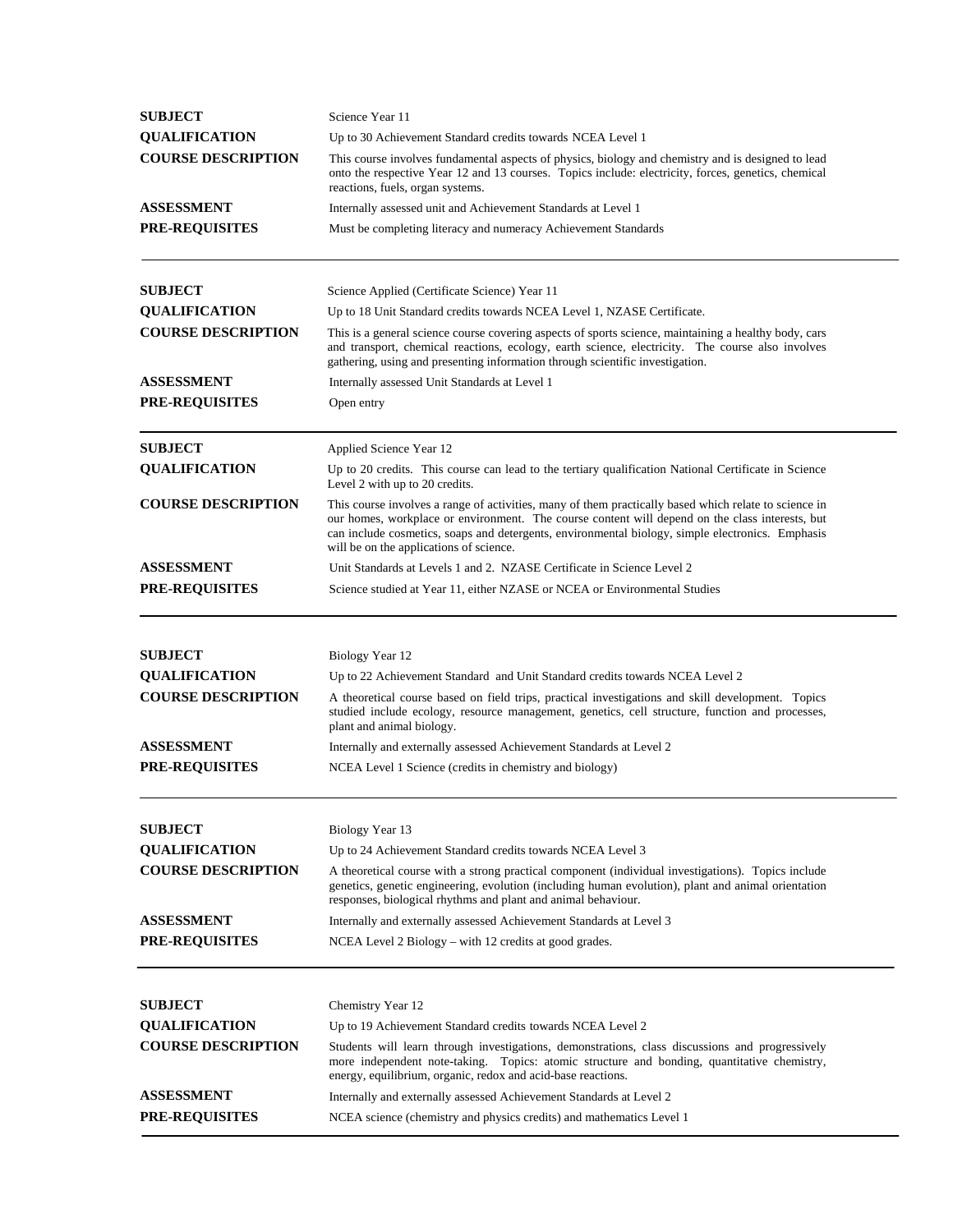| <b>SUBJECT</b>            | Chemistry Year 13                                                                                                                                                                                                                                            |
|---------------------------|--------------------------------------------------------------------------------------------------------------------------------------------------------------------------------------------------------------------------------------------------------------|
| <b>QUALIFICATION</b>      | Up to 24 Achievement Standard credits towards NCEA Level 3                                                                                                                                                                                                   |
| <b>COURSE DESCRIPTION</b> | Students will continue the study of topics studied at Level 2, as well as radiochemistry, polymers,<br>and intermolecular forces. This course goes into the underlying principles of chemistry in much<br>greater depth, and will involve a long-term study. |
| ASSESSMENT                | Internally and externally assessed Achievement Standards at Level 3                                                                                                                                                                                          |
| <b>PRE-REQUISITES</b>     | NCEA Chemistry Level 2 - (12 credits) at good grades.                                                                                                                                                                                                        |
| <b>SUBJECT</b>            | Physics Year 12                                                                                                                                                                                                                                              |
| <b>QUALIFICATION</b>      | Up to 24 Achievement Standard credits towards NCEA Level 2                                                                                                                                                                                                   |
| <b>COURSE DESCRIPTION</b> | Topics studied include light, mechanics, electricity, magnetism and a brief introduction to atomic<br>physics. Students study theory and the practical application of physics to the real world. The<br>course involves significant practical work.          |
| ASSESSMENT                | Internally and externally assessed Achievement Standards at Level 2                                                                                                                                                                                          |
| <b>PRE-REQUISITES</b>     | A reasonable standard in mathematics and science NCEA Level 1 (including chemistry and physics<br>credits)                                                                                                                                                   |
| <b>SUBJECT</b>            | Physics Year 13                                                                                                                                                                                                                                              |
| <b>QUALIFICATION</b>      | Up to 24 Achievement Standard credits towards NCEA Level 3                                                                                                                                                                                                   |
| <b>COURSE DESCRIPTION</b> | A more advanced level course in physics for those intending to study science, engineering or<br>similar at tertiary level. Topics include mechanics, oscillations, electricity, magnetism and modern<br>physics. Includes significant practical work.        |
| ASSESSMENT                | Internally and externally assessed Achievement Standards at Level 3                                                                                                                                                                                          |
| <b>PRE-REQUISITES</b>     | A reasonable standard at NCEA Physics Level 2 (12 credits)                                                                                                                                                                                                   |
| <b>SUBJECT</b>            | Information Management Year 11                                                                                                                                                                                                                               |
| <b>QUALIFICATION</b>      | Up to 30 Achievement and Unit Standard credits towards NCEA Level 1                                                                                                                                                                                          |
| <b>COURSE DESCRIPTION</b> | Students will further develop their practical use of computer software programmes e.g. word<br>processing, design, spreadsheets.                                                                                                                             |
| ASSESSMENT                | Internally and externally assessed Achievement and Unit Standards at Level 1                                                                                                                                                                                 |
| PRE-REQUISITES            | Students who have completed Year 10 Information Management have an advantage                                                                                                                                                                                 |
| <b>SUBJECT</b>            | Computer Studies Year 12                                                                                                                                                                                                                                     |
| <b>QUALIFICATION</b>      | Up to 30 Achievement and Unit Standard credits towards NCEA Level 2                                                                                                                                                                                          |
| <b>COURSE DESCRIPTION</b> | A course based on computer applications including spreadsheet, database, presentation software,<br>web pages and publisher.                                                                                                                                  |
| <b>ASSESSMENT</b>         | Internally and externally assessed Achievement and Unit Standards at Level 2                                                                                                                                                                                 |
| <b>PRE-REQUISITES</b>     | NCEA Level 1 Computing (or by negotiation) and a good understanding of computer applications.                                                                                                                                                                |
| <b>SUBJECT</b>            | Computer Science Year 13                                                                                                                                                                                                                                     |
| <b>QUALIFICATION</b>      | Up to 30 Achievement and Unit Standard credits towards NCEA Level 3                                                                                                                                                                                          |
| <b>COURSE DESCRIPTION</b> | A course designed for students who intend doing Computing at tertiary level. Involves topics in<br>programming, database and systems design as well as computer usage. Creating solutions for real<br>end users.                                             |
| <b>ASSESSMENT</b>         | Internally and externally assessed Achievement and Unit Standards at Levels 3                                                                                                                                                                                |
| <b>PRE-REQUISITES</b>     | Year 12 computing or by negotiation with HoD                                                                                                                                                                                                                 |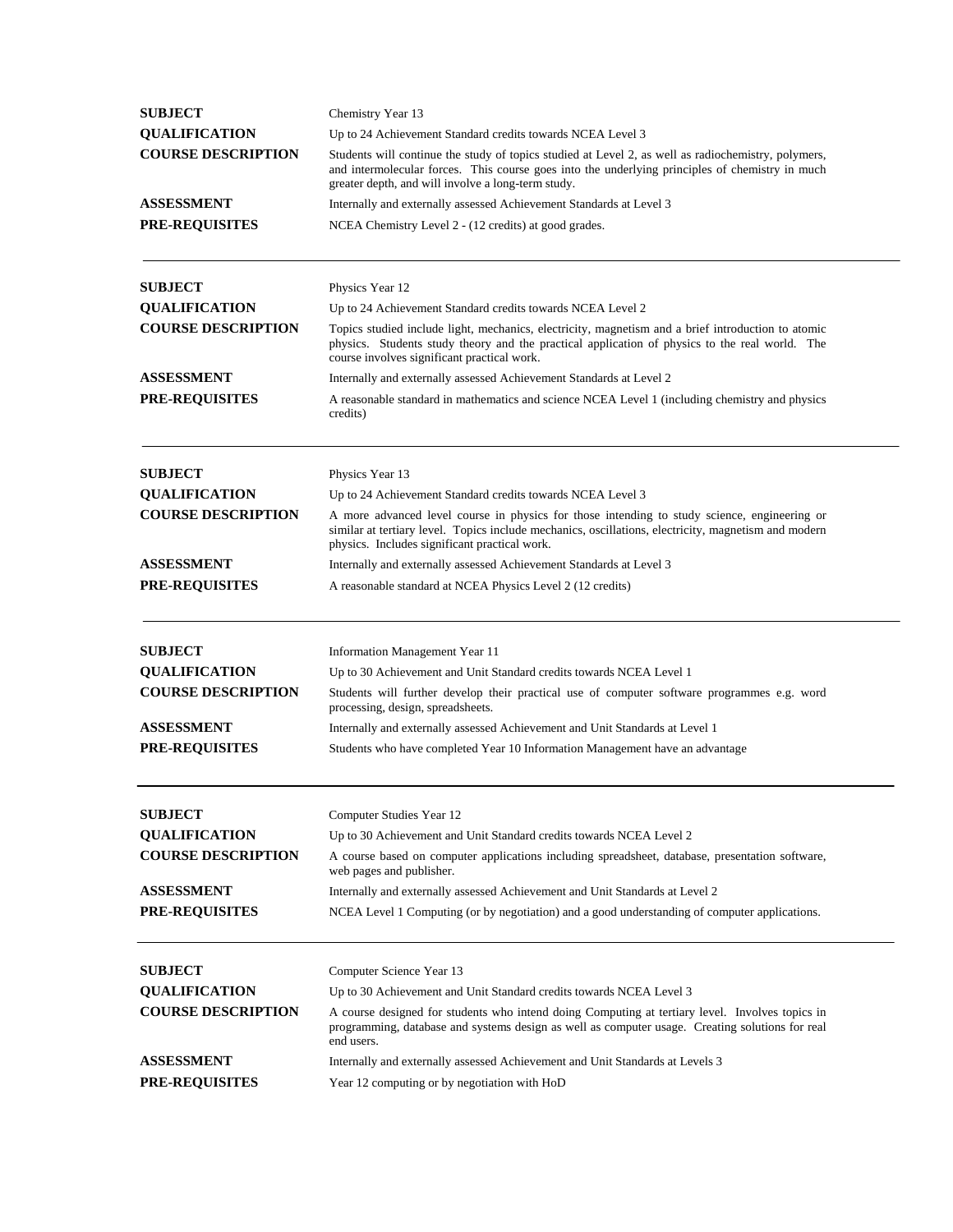| <b>SUBJECT</b>            | Graphics Year 11                                                                                                                                                                                                                                                                     |
|---------------------------|--------------------------------------------------------------------------------------------------------------------------------------------------------------------------------------------------------------------------------------------------------------------------------------|
| <b>OUALIFICATION</b>      | Up to 24 Achievement Standard credits towards NCEA Level 1                                                                                                                                                                                                                           |
| <b>COURSE DESCRIPTION</b> | The students will develop independent, creative, thinking skills and learn how to draw two and<br>three-dimensional objects using accurate, conventional drawing techniques recognised worldwide.                                                                                    |
| ASSESSMENT                | Internally and externally assessed Achievement Standards at Level 1                                                                                                                                                                                                                  |
| <b>PRE-REQUISITES</b>     | Year 10 Graphics                                                                                                                                                                                                                                                                     |
|                           |                                                                                                                                                                                                                                                                                      |
| <b>SUBJECT</b>            | Graphics Year 12                                                                                                                                                                                                                                                                     |
| <b>QUALIFICATION</b>      | Up to 24 Achievement Standard credits towards NCEA Level 2                                                                                                                                                                                                                           |
| <b>COURSE DESCRIPTION</b> | By completing Year 12 Graphics you will develop independent creative thinking skills, initiative,<br>ingenuity and resourcefulness by completing activities based on real situations in design and<br>graphic communication.                                                         |
| <b>ASSESSMENT</b>         | Internally and externally assessed Achievement Standards at Level 2                                                                                                                                                                                                                  |
| PRE-REQUISITES            | NCEA Level 1 Graphics/Engineering Drawing Unit Standards                                                                                                                                                                                                                             |
| <b>SUBJECT</b>            | Graphics Year 13                                                                                                                                                                                                                                                                     |
| <b>QUALIFICATION</b>      | This course is designed to build on the work done in Level 2. The 5 Achievement Standards carry a<br>total of 24 Level 3 credits.                                                                                                                                                    |
| <b>COURSE DESCRIPTION</b> | The work includes a negotiated design brief and solution with a real client in addition to briefs<br>based on architecture, environment, engineering, technology, media and illustration.                                                                                            |
| ASSESSMENT                | Internally and externally assessed Achievement Standards at Level 2                                                                                                                                                                                                                  |
| <b>PRE-REQUISITES</b>     | Level 2 Graphics. Entry to the course at HOD discretion                                                                                                                                                                                                                              |
| <b>SUBJECT</b>            | Hard Materials Technology Year 11                                                                                                                                                                                                                                                    |
| <b>QUALIFICATION</b>      | NCEA Level 1 Unit Standards                                                                                                                                                                                                                                                          |
| <b>COURSE DESCRIPTION</b> | Hard Materials Technology is a subject where students will solve problems by using design<br>drawings to make practical projects in the workshop. Includes aspects of design, tool use and<br>selection of suitable materials.                                                       |
| <b>ASSESSMENT</b>         | Internally and externally assessed Achievement and Unit Standards at Level 1                                                                                                                                                                                                         |
| <b>PRE-REQUISITES</b>     | Year 10 Multi Materials Technology recommended                                                                                                                                                                                                                                       |
| <b>SUBJECT</b>            | Working in Hard Materials Course Year 11                                                                                                                                                                                                                                             |
| <b>QUALIFICATION</b>      | NCEA Level 1 Unit Standards                                                                                                                                                                                                                                                          |
| <b>COURSE DESCRIPTION</b> | Provides an opportunity for students to learn basic practical skills working with materials. The<br>course is geared towards making products from instructions,                                                                                                                      |
| <b>ASSESSMENT</b>         | Skill based leading to Unit Standards                                                                                                                                                                                                                                                |
| <b>PRE-REQUISITES</b>     | Entry by recommendation and negotiation with HOD                                                                                                                                                                                                                                     |
| <b>SUBJECT</b>            | Hard Materials Technology Year 12                                                                                                                                                                                                                                                    |
| <b>QUALIFICATION</b>      | Up to 24 Achievement and Unit Standard credits towards NCEA Level 2                                                                                                                                                                                                                  |
| <b>COURSE DESCRIPTION</b> | Students will learn practical skills, use resources, produce practical solutions and products and                                                                                                                                                                                    |
|                           | present work in portfolios. The course will be based around project development, working from<br>design to the production of finished product especially furniture. The focus will be on working in<br>wood and metal and will also include the graphics needed to produce products. |
| <b>ASSESSMENT</b>         | Internally and externally assessed Achievement and Unit Standards at Level 2                                                                                                                                                                                                         |
| <b>PRE-REQUISITES</b>     | NCEA Multi Material Technology Level 1 (15 credits minimum)                                                                                                                                                                                                                          |
| <b>NOTE</b>               | Year 11 course in hard materials                                                                                                                                                                                                                                                     |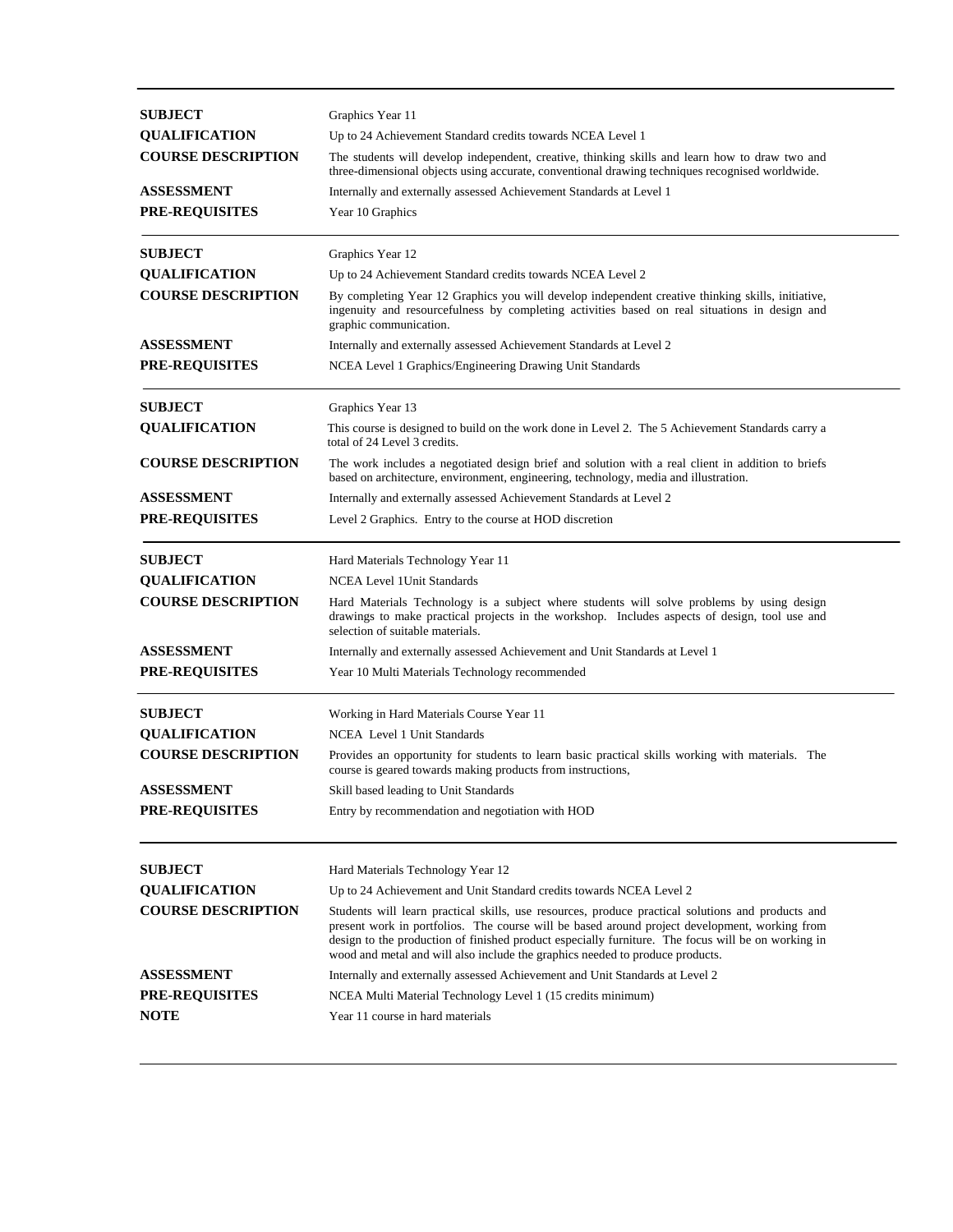| <b>SUBJECT</b>              | Hard Materials Technology Year 13                                                                                                                                                                                                                                                                                                                                                                                                                                                                                                                                                      |
|-----------------------------|----------------------------------------------------------------------------------------------------------------------------------------------------------------------------------------------------------------------------------------------------------------------------------------------------------------------------------------------------------------------------------------------------------------------------------------------------------------------------------------------------------------------------------------------------------------------------------------|
| <b>QUALIFICATION</b>        | Up to 24 Achievement and Unit Standard credits towards NCEA Level 3                                                                                                                                                                                                                                                                                                                                                                                                                                                                                                                    |
| <b>COURSE DESCRIPTION</b>   | Students will learn practical skills, use resources, produce practical solutions and products and<br>present work in portfolios. The course will be based around project development, working from<br>design to the production of finished product. The focus will be on working in wood and metal and<br>will also include the graphics needed to produce products.                                                                                                                                                                                                                   |
| ASSESSMENT                  | Internally and externally assessed Achievement and Unit Standards at Level 2 and 3                                                                                                                                                                                                                                                                                                                                                                                                                                                                                                     |
| <b>PRE-REQUISITES</b>       | NCEA Multi Material Technology Level 2 (15 credits minimum)                                                                                                                                                                                                                                                                                                                                                                                                                                                                                                                            |
| <b>SUBJECT</b>              | Automotive Engineering Year 12                                                                                                                                                                                                                                                                                                                                                                                                                                                                                                                                                         |
| <b>QUALIFICATION</b>        | Up to 30 Unit Standard credits towards NCEA Levels 1 and 2 internally and externally moderated<br>by Northland Polytech                                                                                                                                                                                                                                                                                                                                                                                                                                                                |
| <b>COURSE DESCRIPTION</b>   | This is a pre-trade course aimed at automotive type apprenticeships. Students will learn safety,<br>assembly/disassembly of engines, hand tools, 2/4 stroke engine principles, systems and<br>components. More advanced students may also learn general engineering, gas welding, battery<br>servicing, electric welding, preparing a vehicle for service, diesel fuel, transmission, and panel<br>beating.                                                                                                                                                                            |
| ASSESSMENT                  | Internally assessed Unit Standards moderated by Northland Polytechnic                                                                                                                                                                                                                                                                                                                                                                                                                                                                                                                  |
| <b>PRE-REQUISITES</b>       | Eight literacy and eight numeracy credits at NCEA Level 1 recommended. Entry can be negotiated<br>with the HOD.                                                                                                                                                                                                                                                                                                                                                                                                                                                                        |
| <b>SPECIAL REQUIREMENTS</b> | There is a lot of bookwork in this course and students should be aware that a lot of reading is<br>needed to understand the technical terms used in automotive engineering. You must also have a<br>safety qualification (497) or be prepared to sit one (16113) before entering the workshop, and<br>demonstrate responsibility as the machinery is dangerous and instructions must be followed.                                                                                                                                                                                      |
| <b>SUBJECT</b>              | Pre-Electrical Trades Course – Level 2                                                                                                                                                                                                                                                                                                                                                                                                                                                                                                                                                 |
| <b>QUALIFICATION</b>        | Up to Level 2 Unit Standards credits towards NCEA Level 2                                                                                                                                                                                                                                                                                                                                                                                                                                                                                                                              |
| <b>COURSE DESCRIPTION</b>   | This course is designed to provide the Level 2 Off-Job Unit Standards on Electrical Theory,<br>Testing and Safe Working Practices that are required towards becoming a qualified electrician.<br>The course is suitable for the student with a sound understanding of manipulating mathematical<br>formula, the ability to understand unfamiliar text and diagrams as well as the readiness to learn the<br>practical skills required to put the theoretical knowledge into practice. The course will provide the<br>basis for those who wish to advance towards an electrical career. |
| ASSESSMENT                  | Internally assessed Unit Standards at Level 2                                                                                                                                                                                                                                                                                                                                                                                                                                                                                                                                          |
| <b>PRE-REQUISITES</b>       | Level 1 Achievement or Unit Standards in Maths, Physics/Science and English.                                                                                                                                                                                                                                                                                                                                                                                                                                                                                                           |
| <b>SUBJECT</b>              | Textile Technology Year 11                                                                                                                                                                                                                                                                                                                                                                                                                                                                                                                                                             |
| <b>QUALIFICATION</b>        | Up to 24 Achievement and Unit Standard credits towards NCEA Level 1                                                                                                                                                                                                                                                                                                                                                                                                                                                                                                                    |
| <b>COURSE DESCRIPTION</b>   | The students will use textile resources and researched information to produce garments/articles to<br>meet a given brief or situation. In doing so, students will be learning practical skills, how to use<br>resources, produce solutions and products.                                                                                                                                                                                                                                                                                                                               |
| ASSESSMENT                  | Internally and externally assessed Achievement and Unit Standards at Level 1                                                                                                                                                                                                                                                                                                                                                                                                                                                                                                           |
| <b>PRE-REQUISITES</b>       | A background in textile technology would be an advantage but is not essential                                                                                                                                                                                                                                                                                                                                                                                                                                                                                                          |
| <b>SUBJECT</b>              | Textile Technology Year 12                                                                                                                                                                                                                                                                                                                                                                                                                                                                                                                                                             |
| <b>QUALIFICATION</b>        | Up to 24 Achievement and Unit Standard credits towards NCEA Level 2                                                                                                                                                                                                                                                                                                                                                                                                                                                                                                                    |
| <b>COURSE DESCRIPTION</b>   | Students will use textile resources and researched information to produce garments/articles to meet<br>a given brief or situation. They will make and use existing patterns to construct garments.                                                                                                                                                                                                                                                                                                                                                                                     |
| ASSESSMENT                  | Internally and externally assessed Achievement and Unit Standards at Level 2                                                                                                                                                                                                                                                                                                                                                                                                                                                                                                           |
| <b>PRE-REQUISITES</b>       | Pass all Year 11 Textile Technology Unit Standards and an achieved in the Achievement Standards                                                                                                                                                                                                                                                                                                                                                                                                                                                                                        |